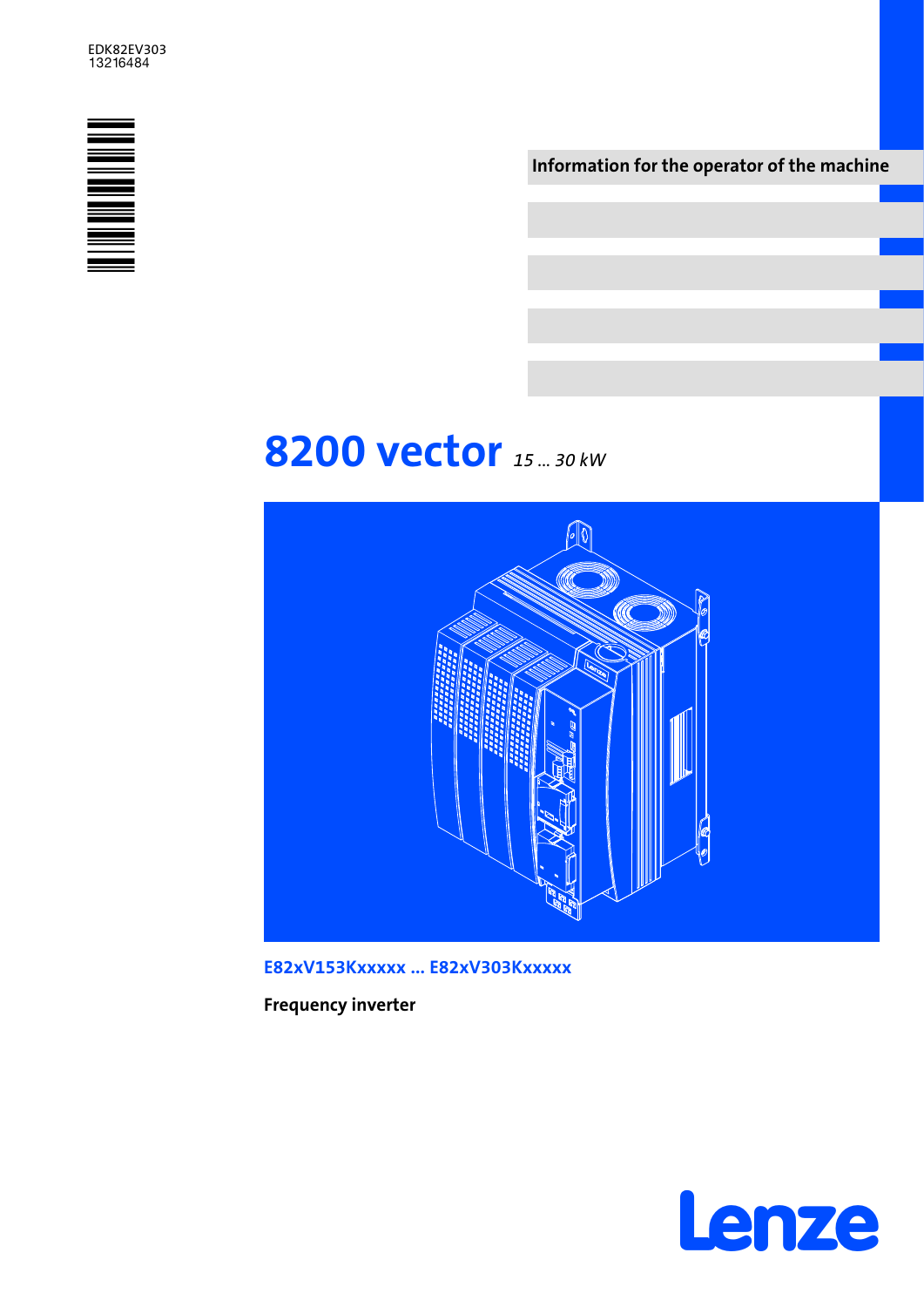## This documentation is valid for ...

... 8200 vector frequency inverters as of nameplate data:

|               |                                          |                 |  | $\circled{0}$ |   |           | $\circledS$ | $\circledS$ | Nameplate  |
|---------------|------------------------------------------|-----------------|--|---------------|---|-----------|-------------|-------------|------------|
|               |                                          | E82 x V xxx K 4 |  |               | B | xxx 3x 3x |             |             |            |
|               | <b>Product series</b>                    |                 |  |               |   |           |             |             |            |
|               | 8200 vector                              |                 |  |               |   |           |             |             |            |
| <b>Type</b>   |                                          |                 |  |               |   |           |             |             |            |
| $E =$         | Panel-mounted unit                       |                 |  |               |   |           |             |             |            |
| $C =$         | Built-in unit in "cold plate" technique  |                 |  |               |   |           |             |             |            |
| $D =$         | Built-in uni in "push-through" technique |                 |  |               |   |           |             |             |            |
| Design        |                                          |                 |  |               |   |           |             |             |            |
| $V =$         | Vector-controlled frequency inverter     |                 |  |               |   |           |             |             |            |
|               | Rated power [W]                          |                 |  |               |   |           |             |             |            |
|               | $153 = 15 \times 10^3$ W = 15 kW         |                 |  |               |   |           |             |             |            |
|               | $223 = 22 \times 10^3$ W = 22 kW         |                 |  |               |   |           |             |             |            |
|               | $303 = 30 \times 10^3$ W = 30 kW         |                 |  |               |   |           |             |             |            |
| Voltage class |                                          |                 |  |               |   |           |             |             | 9300vec112 |
| $4 =$         | 400 V / 500 V                            |                 |  |               |   |           |             |             |            |
| Version       |                                          |                 |  |               |   |           |             |             |            |
| Variant       |                                          |                 |  |               |   |           |             |             |            |
|               | 0xx = EMC filter integrated              |                 |  |               |   |           |             |             |            |
|               | $1xx =$ For IT systems                   |                 |  |               |   |           |             |             |            |
|               | 2xx = Without EMC filter                 |                 |  |               |   |           |             |             |            |
|               | x0x = Without "safe standstill" function |                 |  |               |   |           |             |             |            |
|               | $x4x =$ With "safe standstill" function  |                 |  |               |   |           |             |             |            |
|               | $xx0 =$ Not coated                       |                 |  |               |   |           |             |             |            |
|               | $xx1 =$ Coated                           |                 |  |               |   |           |             |             |            |
|               | <b>Hardware version</b>                  |                 |  |               |   |           |             |             |            |
|               | Software version                         |                 |  |               |   |           |             |             |            |
|               |                                          |                 |  |               |   |           |             |             |            |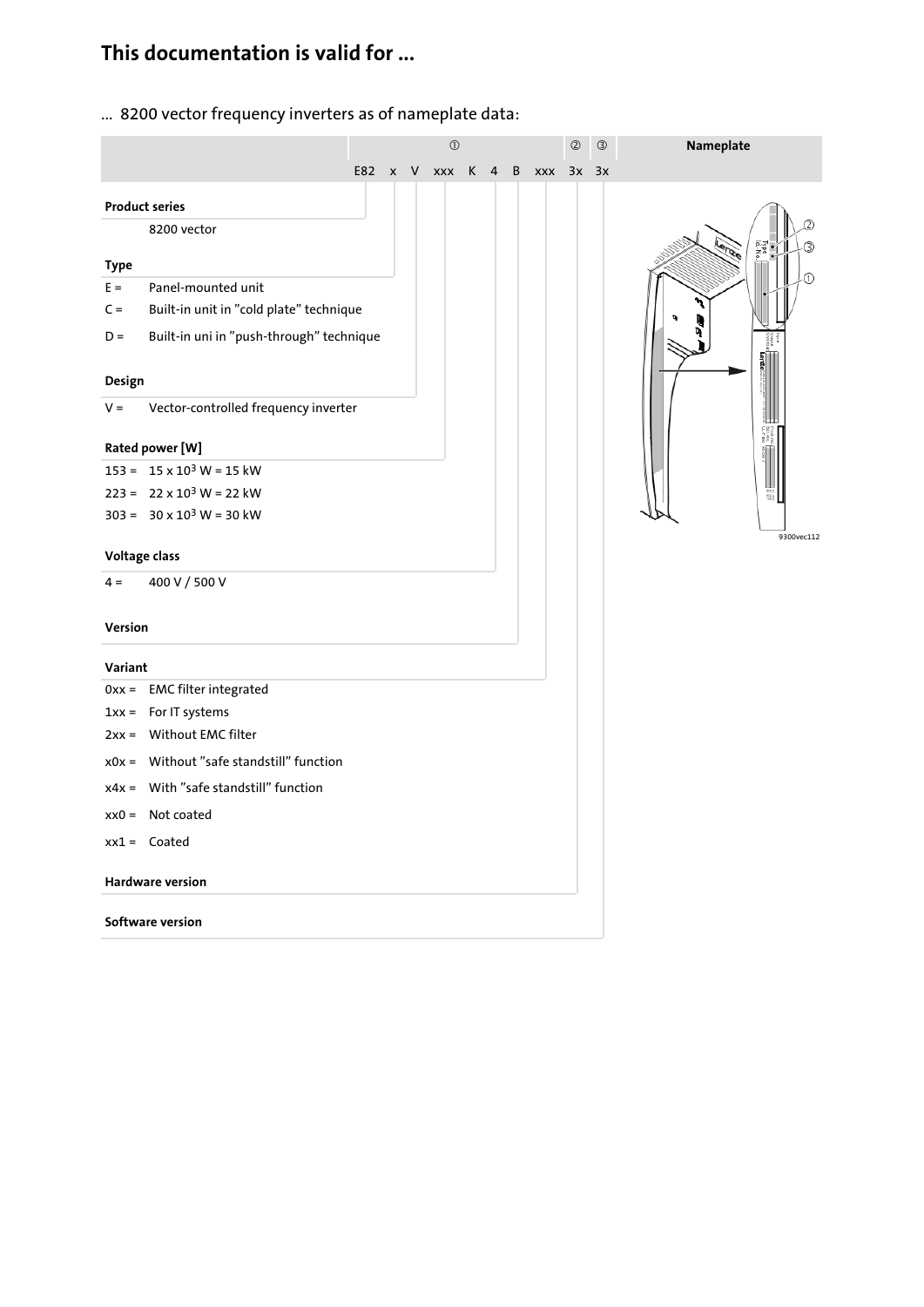### Note!

This documentation contains all the information required by the machine operator to run the drive controllers of the 8200 vector series installed in your machine/system.

You may make further use of the information contained in this documentation without asking Lenze for permission if you do not change the contents.



Current documentation and software updates concerning Lenze products can be found on the Internet in the "Services & Downloads" area under http://www.Lenze.com

© 2007 Lenze Drive Systems GmbH, Hans−Lenze−Straße 1, D−31855 Aerzen

We have compiled all information in this documentation with great care und have checked it with regard to compliance with the hardware and software described. Nevertheless, we cannot entirely exclude deviations. We do not accept legal responsibility or liability for damage possibly resulting therefrom. We will include necessary amendments in the subsequent editions.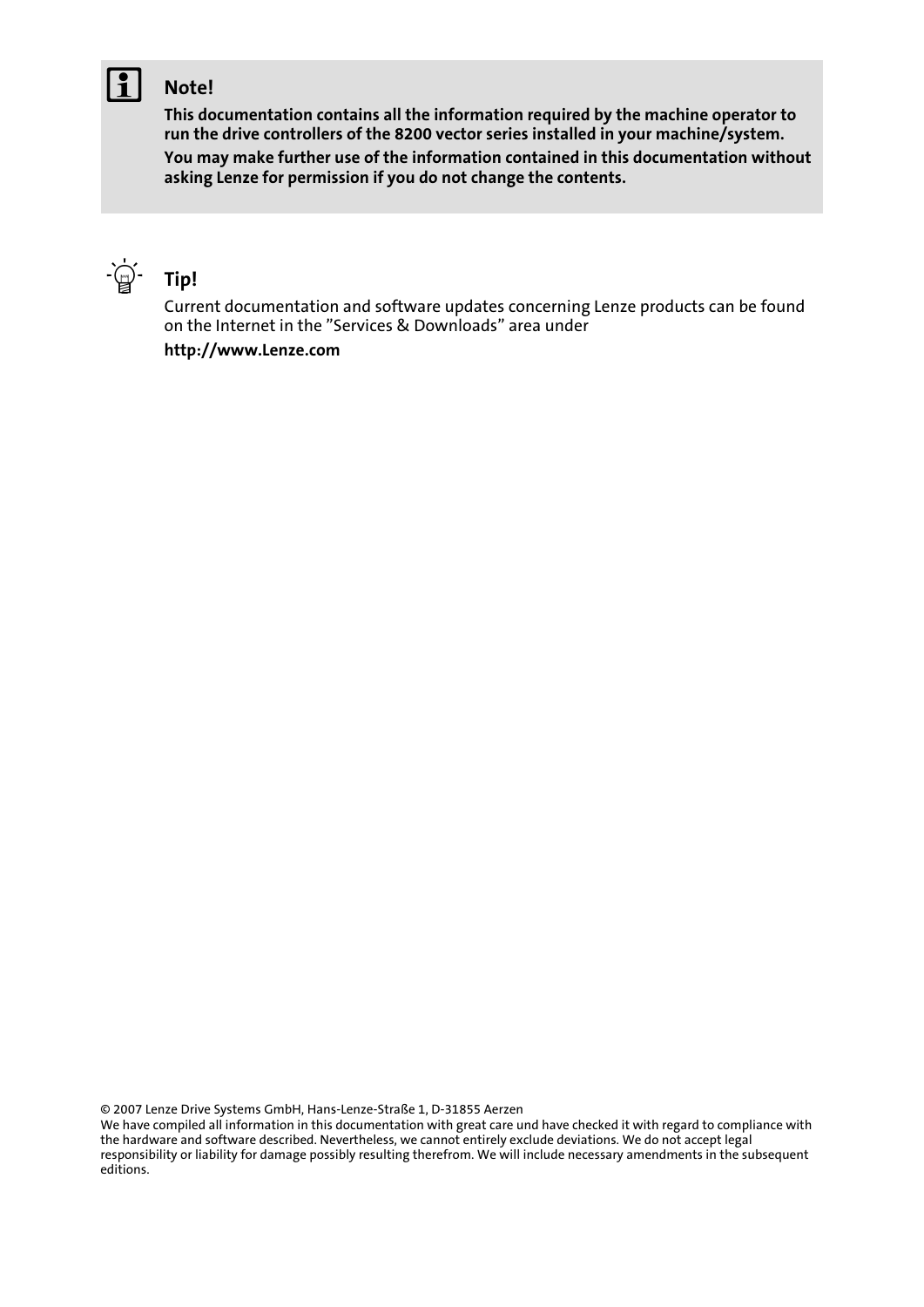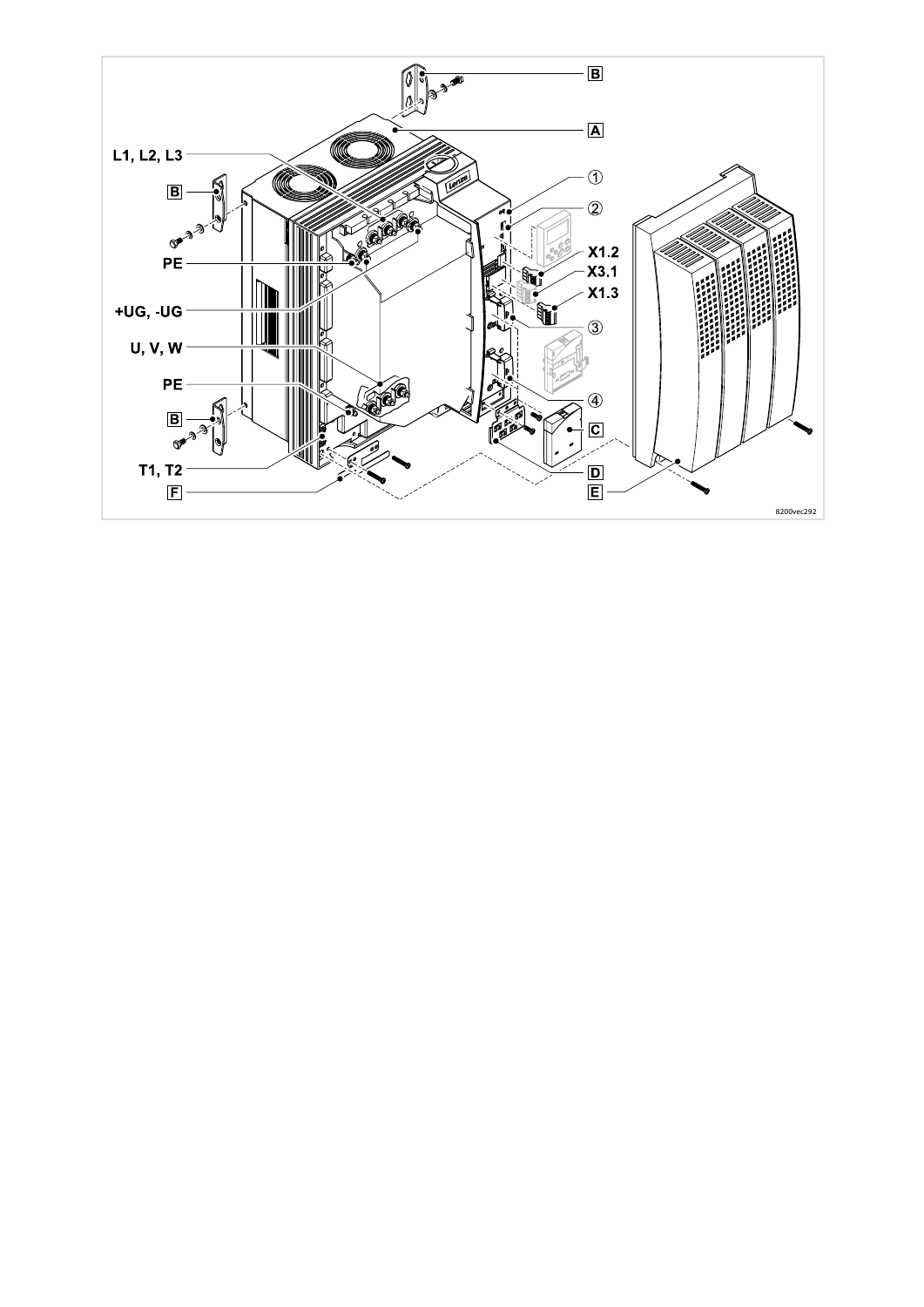### Key for overview

| <b>Position</b>                   | <b>Description</b>                                                                                          |
|-----------------------------------|-------------------------------------------------------------------------------------------------------------|
| $\overline{A}$                    | 8200 vector frequency inverter                                                                              |
| $\Box$                            | Fixing bracket for standard mounting                                                                        |
| $\overline{\mathbf{C}}$           | Blind covers (2 pcs) for the FIF I and FIF II interfaces                                                    |
| $\Box$                            | EMC shield sheet with fixing screws for shielded control cables                                             |
| E                                 | Cover with fixing screws                                                                                    |
| $\sqrt{F}$                        | EMC shield sheet for the motor cable and for the incoming motor temperature monitoring cable                |
| T <sub>1</sub> , T <sub>2</sub>   | Connection for PTC or thermal contact (NC contact) of the motor                                             |
| <b>U. V. W. PE</b>                | Motor connection                                                                                            |
| L1, L2, L3, PE                    | Mains connection                                                                                            |
| +U <sub>G</sub> , -U <sub>G</sub> | DC supply                                                                                                   |
| X1.2                              | Terminal strip for connection of relay output K1                                                            |
| X1.3                              | Terminal strip for connection of relay output K2                                                            |
| X3.1                              | Terminal strip for connection of relay output K <sub>SR</sub> for "safe standstill" (for Bx4x variant only) |

### Interfaces and displays

| <b>Position</b> | <b>Description</b>                       | <b>Function</b>                                                                 |
|-----------------|------------------------------------------|---------------------------------------------------------------------------------|
| $\circled{0}$   | 2 light-emitting diodes (red, green)     | Status display                                                                  |
| $\circled{2}$   | AIF interface<br>(automation interface)  | Slot for communication module<br>e.g. E82ZBC keypad                             |
| $\circled{3}$   | FIF I interface<br>(function interface)  | With cover for operation without function module<br>or slot for function module |
| $\circled{4}$   | FIF II interface<br>(function interface) | With cover for operation without function module<br>or slot for function module |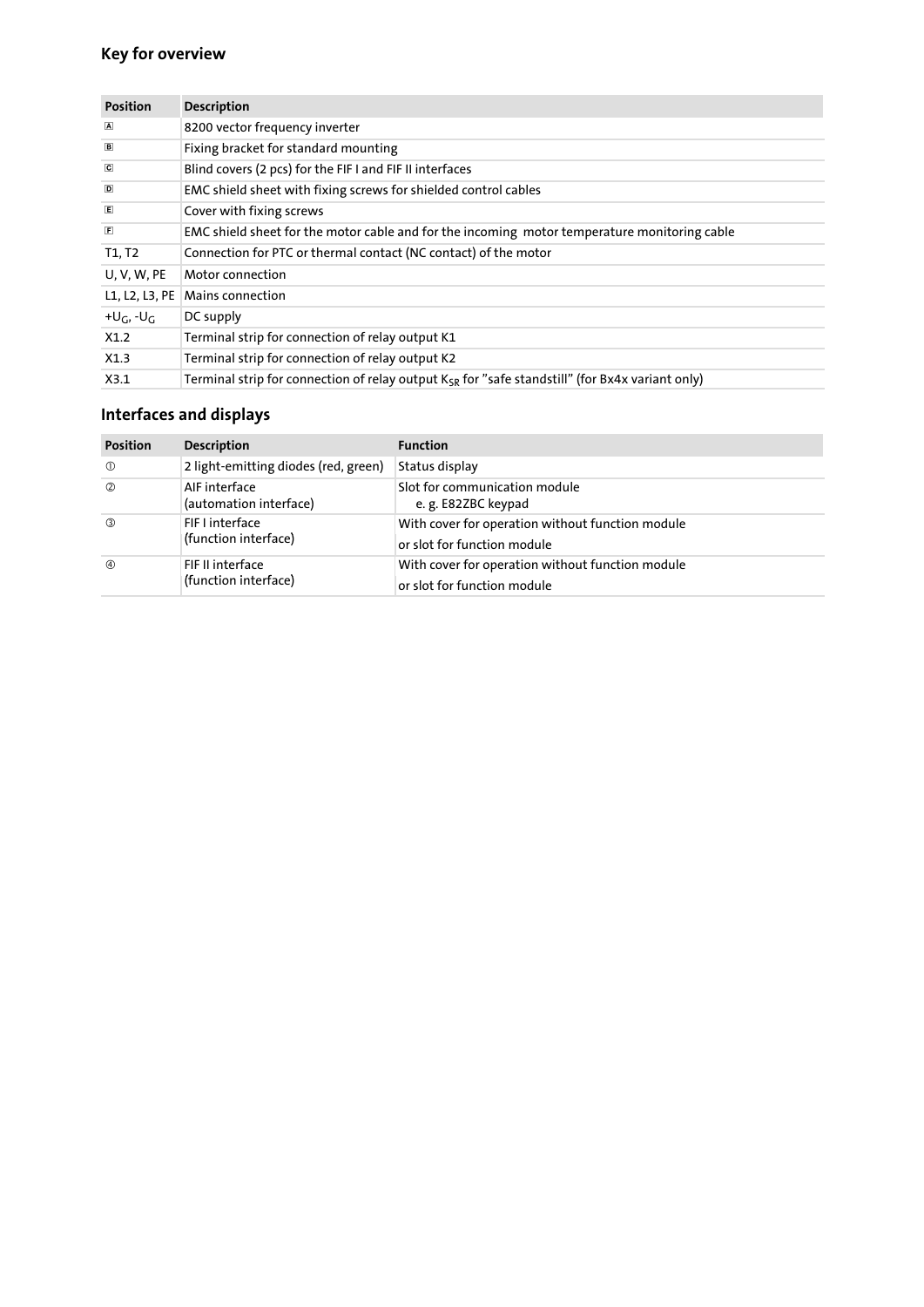### i Contents

| 1                       |     |                                                                  |                |  |  |  |
|-------------------------|-----|------------------------------------------------------------------|----------------|--|--|--|
|                         | 1.1 | General safety and application notes for Lenze controllers       | $\overline{7}$ |  |  |  |
|                         | 1.2 |                                                                  | 9              |  |  |  |
|                         | 1.3 |                                                                  | 11             |  |  |  |
| $\overline{2}$          |     |                                                                  | 12             |  |  |  |
|                         | 2.1 |                                                                  | 12             |  |  |  |
|                         |     | 2.1.1                                                            | 12             |  |  |  |
|                         |     | Display elements and function keys<br>2.1.2                      | 13             |  |  |  |
|                         |     | 2.1.3                                                            | 15             |  |  |  |
|                         |     | 2.1.4                                                            | 16             |  |  |  |
| $\overline{\mathbf{3}}$ |     |                                                                  | 18             |  |  |  |
|                         | 3.1 |                                                                  | 18             |  |  |  |
|                         | 3.2 |                                                                  | 19             |  |  |  |
|                         | 3.3 | Fault messages on the keypad or in the parameter setting program | 20             |  |  |  |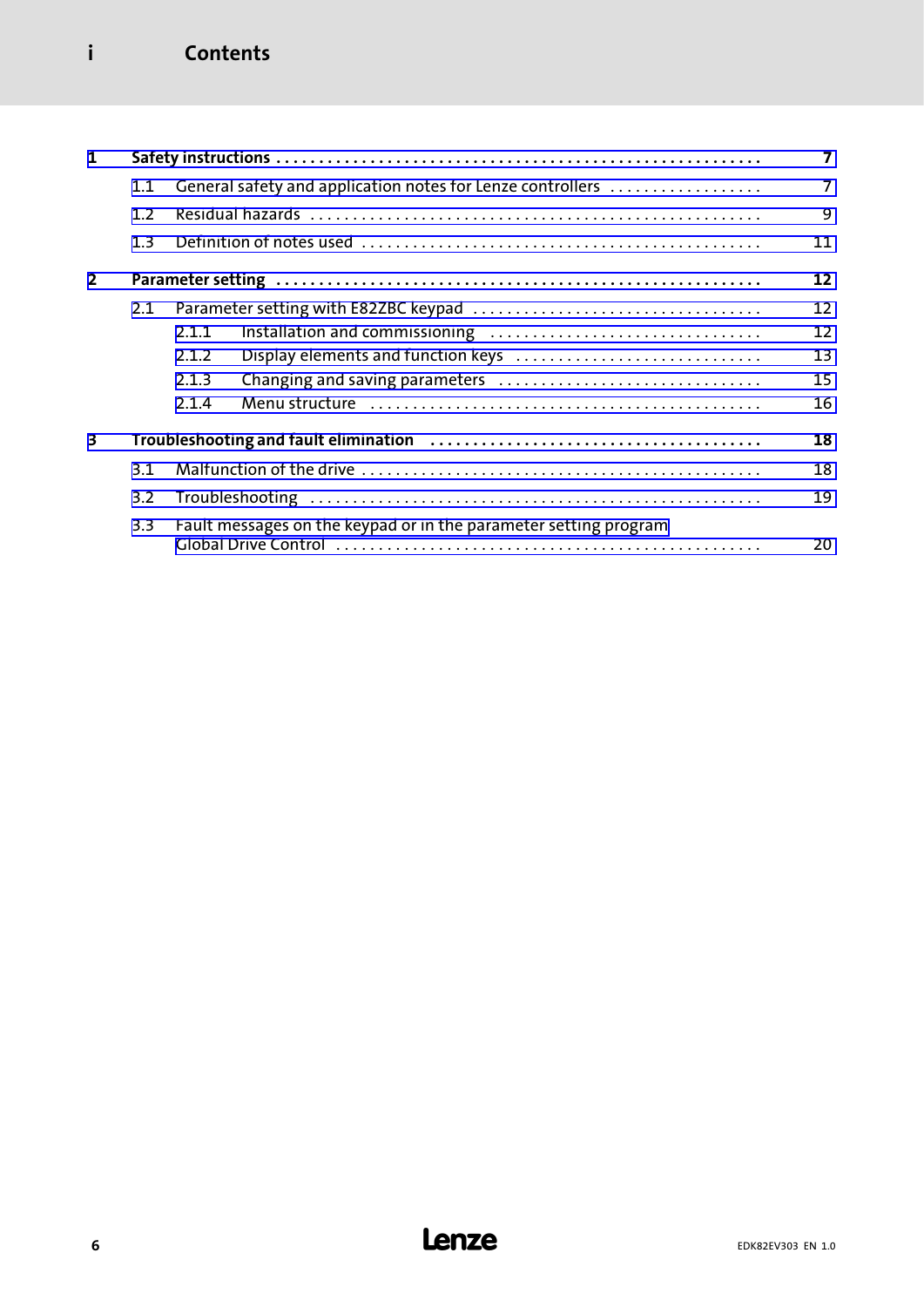### <span id="page-6-0"></span>1 Safety instructions

#### 1.1 General safety and application notes for Lenze controllers

(in accordance with Low−Voltage Directive 2006/95/EC)

#### For your personal safety

Lenze controllers (frequency inverters, servo inverters, DC speed controllers) and the accessory components can include live and rotating parts − depending on their type of protection − during operation. Surfaces can be hot.

Non−authorised removal of the required cover, inappropriate use, incorrect installation or operation, create the risk of severe injury to persons or damage to material assets.

More information can be obtained from the documentation.

Within the controller there are high energies. Therefore always wear personal protective equipment when working on the live controller (body protection, headgear, eye protection, ear protection, hand guard).

All operations concerning transport, installation, and commissioning as well as maintenance must be carried out by qualified, skilled personnel (IEC 364 and CENELEC HD 384 or DIN VDE 0100 and IEC report 664 or DIN VDE 0110 and national regulations for the prevention of accidents must be observed).

According to this basic safety information, qualified, skilled personnel are persons who are familiar with the assembly, installation, commissioning, and operation of the product and who have the qualifications necessary for their occupation.

#### Application as directed

Drive controllers are components which are designed for the installation into electrical systems or machinery. They are not to be used as domestic appliances, but as components only for industrial or professional purposes according to EN 61000−3−2.

When installing the controllers into machines, commissioning (i.e. starting of operation as directed) is prohibited until it is proven that the machine complies with the regulations of the EC Directive 98/37/EC (Machinery Directive); EN 60204 must be observed.

Commissioning (i.e. starting of operation as directed) is only allowed when there is compliance with the EMC Directive (89/336/EEC).

The controllers meet the requirements of the Low−Voltage Directive 73/23/EEC. The harmonised standard EN 61800−5−1 applies to the controllers.

The technical data and information on connection conditions must be obtained from the nameplate and the documentation. They must be observed in any case.

Warning: Drive controllers are products that can be used in drive systems of category 2 according to EN 61800−3. These products can cause radio interferences in residential areas. In this case, special measures are required.

#### Transport, storage

Please observe the notes on transport, storage and appropriate handling. Observe the climatic conditions according to the technical data.

1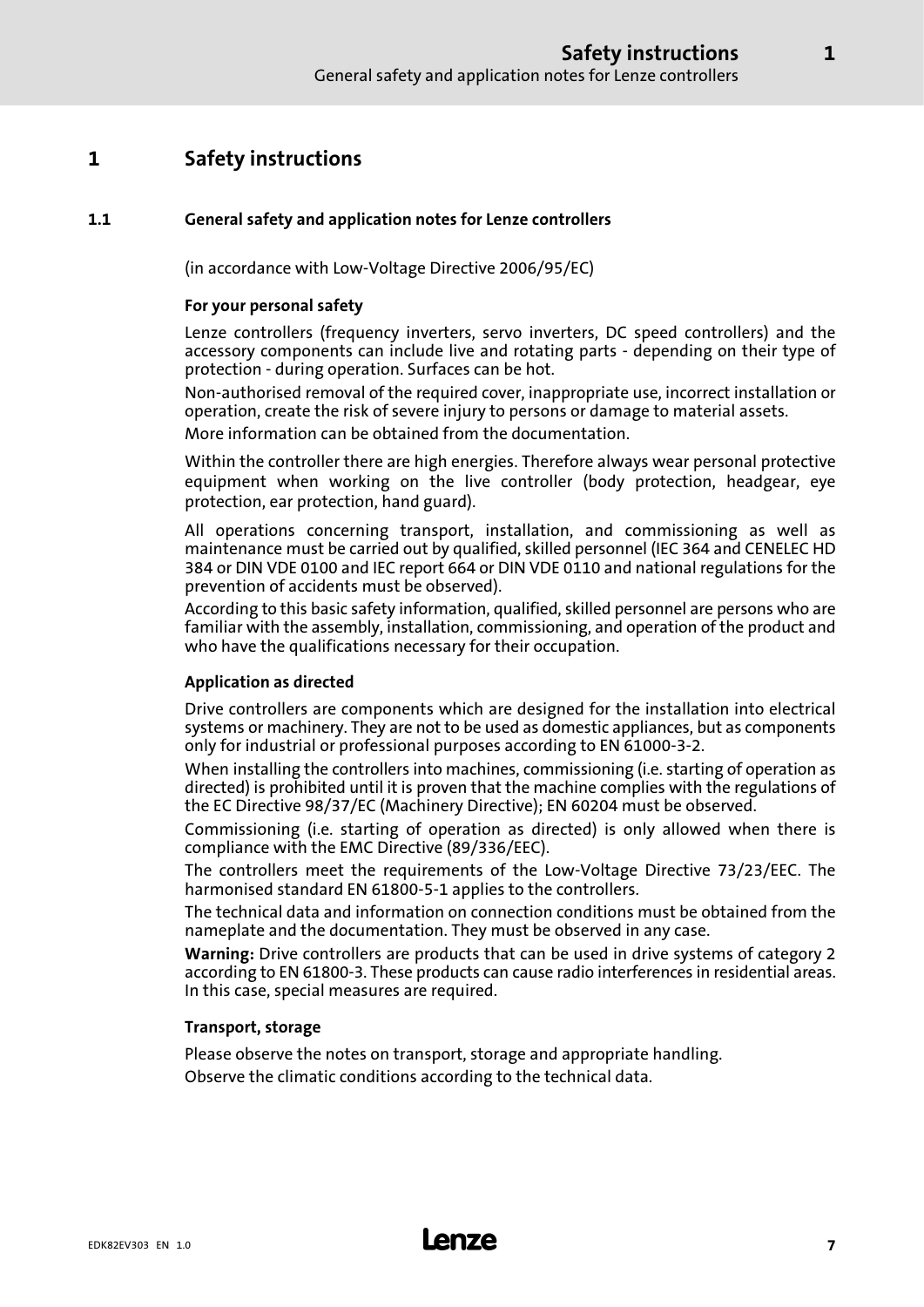#### Installation

The controllers must be installed and cooled according to the instructions given in the corresponding documentation.

Ensure proper handling and avoid mechanical stress. Do not bend any components and do not change any insulation distances during transport or handling. Do not touch any electronic components and contacts.

Controllers contain electrostatically sensitive components, which can easily be damaged by inappropriate handling. Do not damage or destroy any electrical components since this might endanger your health!

#### Electrical connection

When working on live controllers, the valid national regulations for the prevention of accidents (e.g. VBG 4) must be observed.

The electrical installation must be carried out according to the appropriate regulations (e.g. cable cross−sections, fuses, PE connection). Additional information can be obtained from the documentation.

The documentation contains notes for the EMC−compliant installation (shielding, earthing, arrangement of filters, and cable routing). Also observe these notes for CE−labelled controllers. The manufacturer of the system or machine is responsible for the compliance with the limit values required in connection with EMC legislation. In order to comply with the limit values for radio interference applicable at the site of installation, you have to fit the controllers into housings (e. g. control cabinets). The housings have to provide for an EMC−compatible assembly. In particular, observe that for instance doors of control cabinets preferably are metallically connected to the housing in a circumferential manner. Reduce apertures or cutouts through the housing to a minimum.

Lenze controllers can cause a DC current within the PE conductor. If a residual current device (RCD) is used for protection in the cases of direct or indirect contact, only a residual current device (RCB) of the type B may be used on the supply side of the controller. Otherwise a different protective measure has to be used, e. g. separation from the environment by double or reinforced insulation, or disconnection from the supply system by using a transformer.

#### Operation

If necessary, systems including controllers must be equipped with additional monitoring and protection devices according to the valid safety regulations (e.g. law on technical equipment, regulations for the prevention of accidents). The controller can be adapted to your application. Please observe the corresponding information given in the documentation.

After a controller has been disconnected from the voltage supply, all live components and power connections must not be touched immediately because capacitors can still be charged. Please observe the corresponding stickers on the controller.

All protection covers and doors must be shut during operation.

Note for UL approved systems with integrated controllers: UL warnings are notes that only apply to UL systems. The documentation contains special information about UL.

#### Safety functions

Some variants of the controllers support safety functions (e. g. "safe torque off", formerly "safe standstill") according to the requirements of Appendix I no. 1.2.7 of the EC Directive "Machinery" 98/37/EC, EN 954−1 category 3 and EN 1037. The notes on the safety functions in the documentation of the variants must be strictly observed.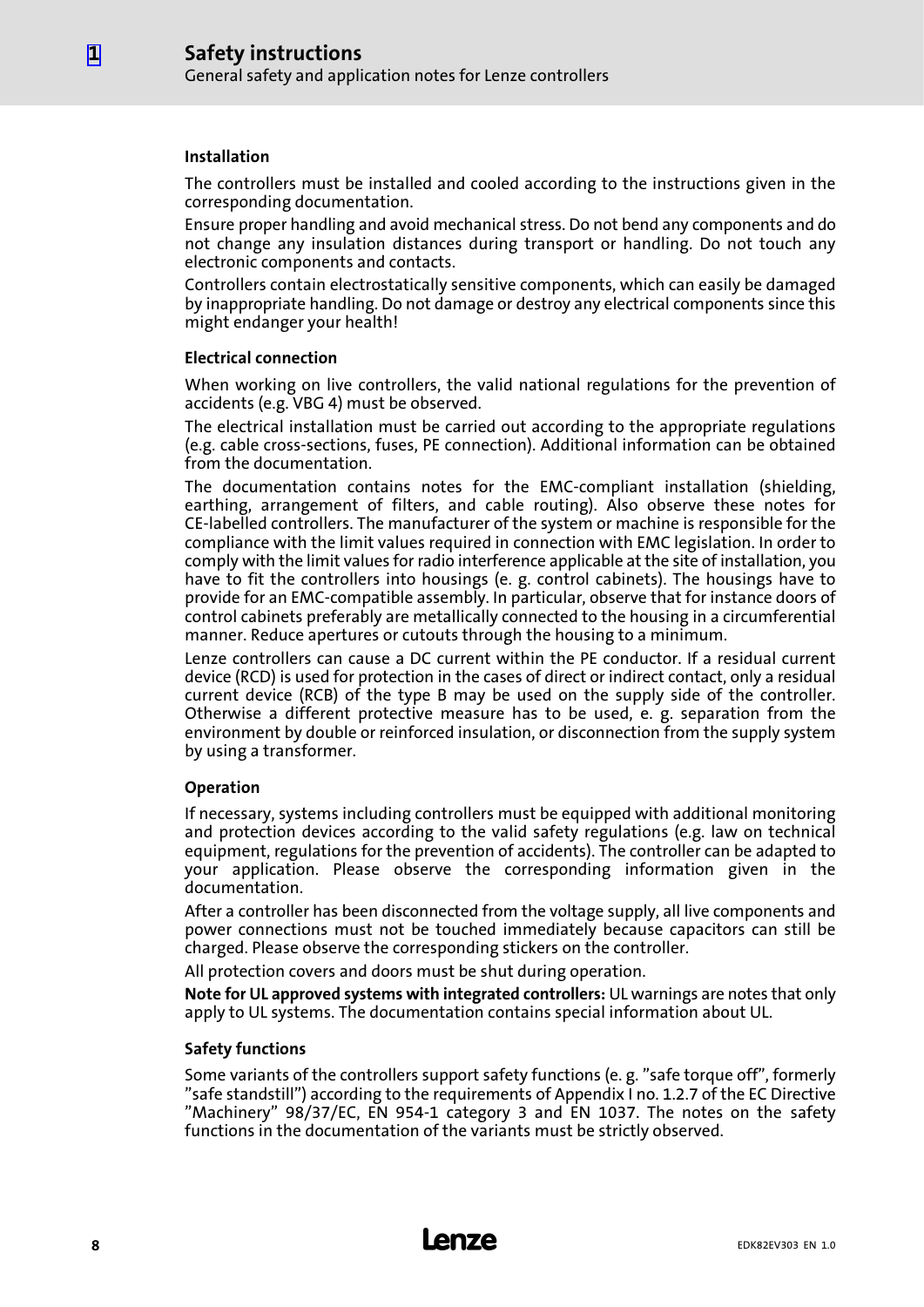[1](#page-6-0)

#### <span id="page-8-0"></span>Maintenance and servicing

The controllers do not require any maintenance, if the prescribed conditions of operation are observed.

If the ambient air is polluted, the cooling surfaces of the controller may become dirty or the air vents of the controller may be obstructed. Therefore, clean the cooling surfaces and air vents periodically under these operating conditions. Do not use sharp or pointed tools for this purpose!

#### Disposal

Recycle metal and plastic materials. Ensure professional disposal of assembled PCBs. The product−specific safety and application notes given in these instructions must be observed!

#### 1.2 Residual hazards

#### Protection of persons

- $\triangleright$  Before working on the drive controller, check whether all power terminals, the relay output, and the pins of the FIF interfaces are deenergised, because
	- the power terminals U, V, W, +U<sub>G</sub>, -U<sub>G</sub> still carry dangerous voltage for at least 3 minutes after power−off.
	- the power terminals L1, L2, L3, U, V, W, +UG, −UG carry dangerous voltage when the motor is stopped.

– the relay outputs K11, K12, K14 and K21, K22, K24 can carry dangerous voltage if the drive controller is disconnected from the mains.

► If you use the "selection of direction of rotation" via function which is not fail-safe against open circuit via the digital signal DCTRL1−CW/CCW (C0007 = 0 ... 13,  $CO410/3 \neq 255$ ):

– In case of open circuit or failure of the control voltage, the drive may change the direction of rotation.

- $\blacktriangleright$  If you use the "flying restart circuit" function (C0142 = 2, 3) for machines with a low moment of inertia and low friction:
	- After controller enable in standstill, the motor may start for a short period of time, or may temporarily change the direction of rotation.
- $\blacktriangleright$  The operating temperature of the heatsink on the drive controller is > 80 °C: – Skin contact with the heatsink causes burns.
- $\triangleright$  Drive controllers with the "safe standstill" function: In case of short circuit of two power transistors, a residual movement of up to 180°/number of pole pairs may result on the motor.
	- With regard to a 4−pole motor, for instance, the residual movement can be maximal  $180^{\circ}/2 = 90^{\circ}$ . When effecting the hazard analysis, the user has to take this residual movement into account (e. g. safe standstill for main spindle drives).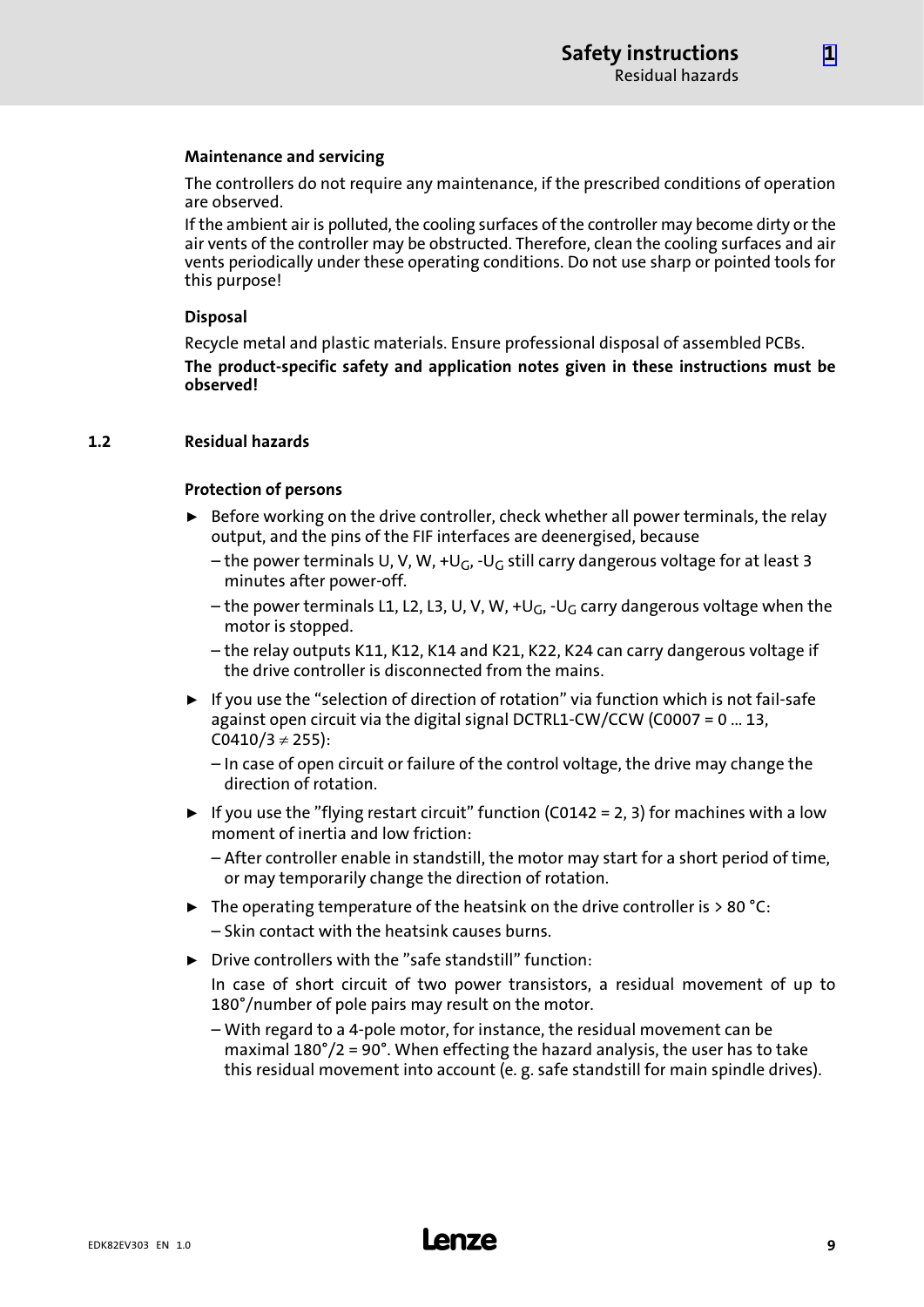#### Device protection

- ► All pluggable terminals can only be plugged in or unplugged when the controller is disconnected from the power supply!
- $\blacktriangleright$  Frequent mains switching (e.g. inching mode via mains contactor) can overload and destroy the input current limitation of the controller:
	- Therefore at least 3 minutes must pass between two switch−on operations.

#### Motor protection

- $\blacktriangleright$  Certain drive controller settings can overheat the connected motor:
	- E. g. long−time operation of the DC injection brake.
	- Long−time operation of self−ventilated motors at low speeds.

#### Protection of the machine/system

- ▶ Drives can reach dangerous overspeeds (e. g. setting of high output frequencies in connection with motors and machines not suitable for this purpose):
	- The drive controllers do not provide protection against such operating conditions. For this purpose, use additional components.

### (U) Warnings!

- $\blacktriangleright$  The device has no overspeed protection.
- ▶ Must be provided with external or remote overload protection.
- $\triangleright$  Suitable for use on a circuit capable of delivering not more than 5000 rms symmetrical amperes, 240 V maximum (240 V devices) or 500 V maximum (400/500 V devices) resp.
- ► Use 60/75 °C or 75 °C copper wire only.
- ƒ Shall be installed in a pollution degree 2 macro−environment.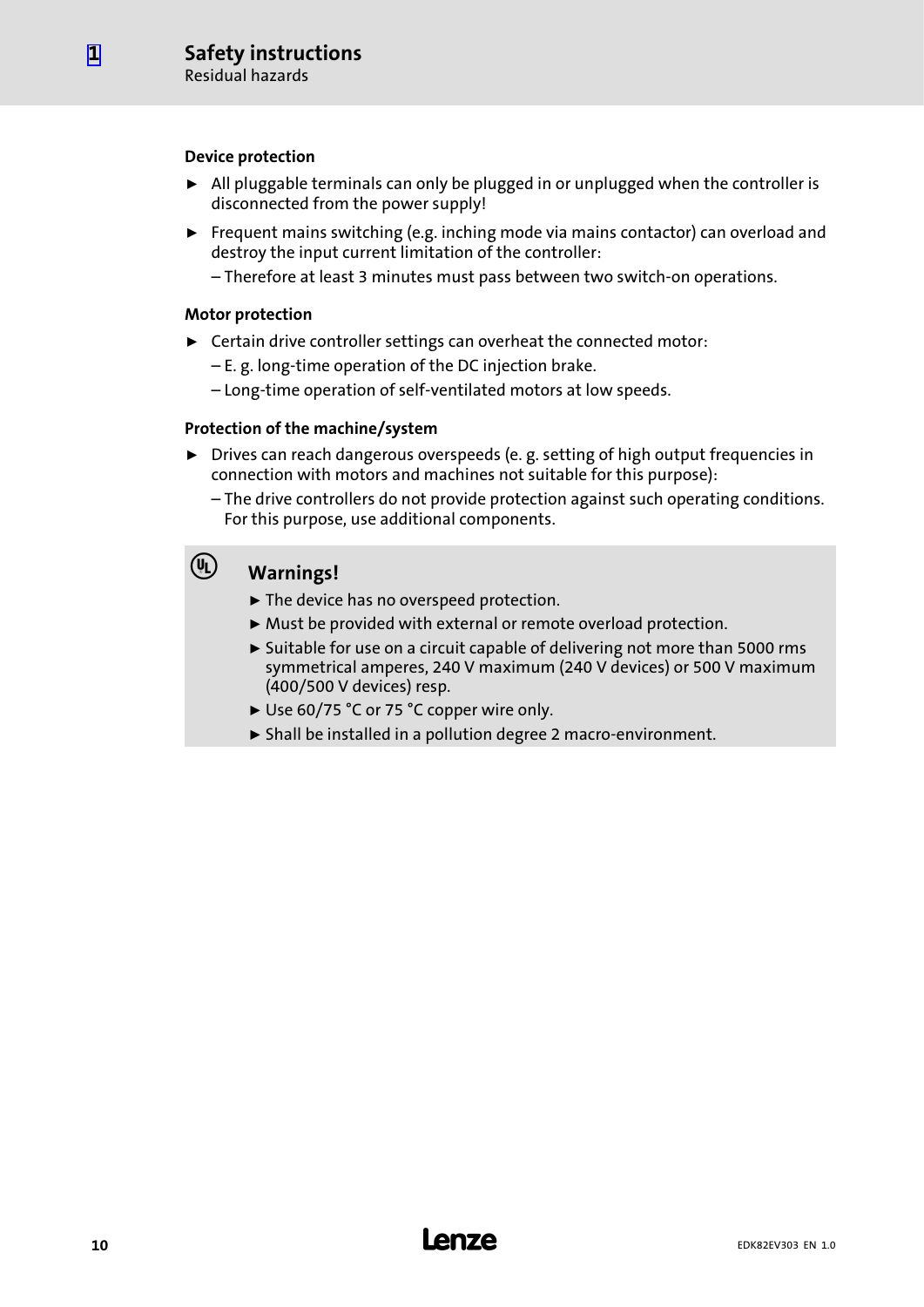#### <span id="page-10-0"></span>1.3 Definition of notes used

The following pictographs and signal words are used in this documentation to indicate dangers and important information:

#### Safety instructions

Structure of safety instructions:

| Danger!<br>(characterises the type and severity of danger)<br><b>Note</b><br>(describes the danger and gives information about how to prevent dangerous<br>situations) |                                                                                                                                                                                                           |  |  |  |  |
|------------------------------------------------------------------------------------------------------------------------------------------------------------------------|-----------------------------------------------------------------------------------------------------------------------------------------------------------------------------------------------------------|--|--|--|--|
| Pictograph and signal word                                                                                                                                             | <b>Meaning</b>                                                                                                                                                                                            |  |  |  |  |
| Danger!                                                                                                                                                                | Danger of personal injury through dangerous electrical voltage.<br>Reference to an imminent danger that may result in death or<br>serious personal injury if the corresponding measures are not<br>taken. |  |  |  |  |
| Danger!                                                                                                                                                                | Danger of personal injury through a general source of danger.<br>Reference to an imminent danger that may result in death or<br>serious personal injury if the corresponding measures are not<br>taken.   |  |  |  |  |
| top!                                                                                                                                                                   | Danger of property damage.<br>Reference to a possible danger that may result in property damage<br>if the corresponding measures are not taken.                                                           |  |  |  |  |

#### Application notes

| Pictograph and signal word |       | Meaning                                        |
|----------------------------|-------|------------------------------------------------|
| <u>L</u>                   | Note! | Important note to ensure troublefree operation |
|                            | Tip!  | Useful tip for simple handling                 |
| $\bf G$                    |       | Reference to another documentation             |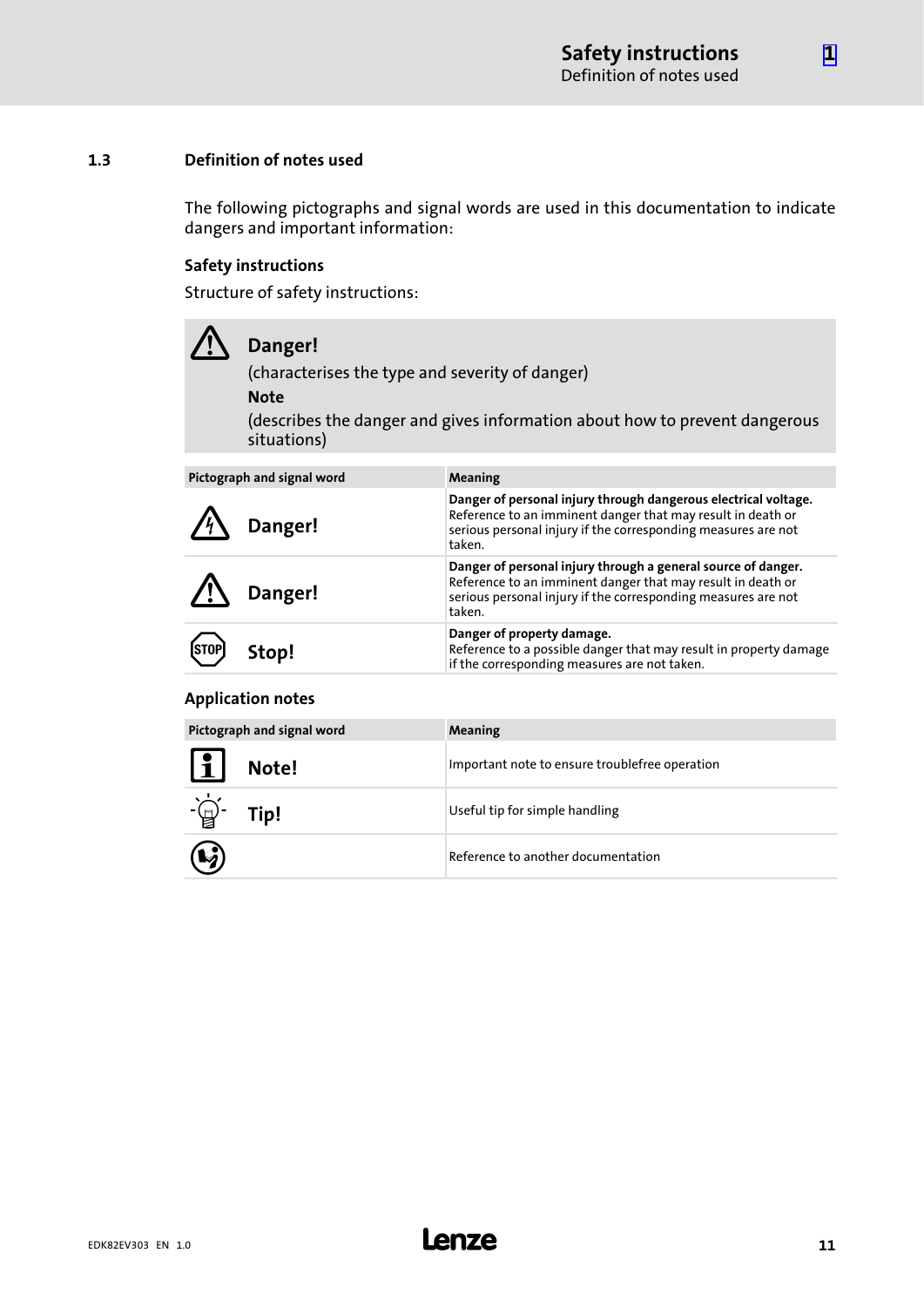### <span id="page-11-0"></span>2 Parameter setting

#### 2.1 Parameter setting with E82ZBC keypad

#### Description

The keypad is available as an accessory. A full description of the keypad can be obtained from the Instructions included in the keypad delivery.

#### Plugging in the keypad

It is possible to plug the keypad into the AIF interface or remove it during operation.

As soon as the keypad is supplied with voltage, it carries out a self−test. The keypad is ready for operation if it is in display mode.

#### 2.1.1 Installation and commissioning



- $\odot$  Connect keypad to the AIF interface on the front of the standard device. It is possible to connect the keypad and remove it during operation.
- As soon as the keypad is supplied with voltage, it carries out a short self−test.
- The keypad is ready for operation, if it displays the "Disp" mode:
- Current state of the standard device
- Parameter set activated via terminal
- Memory location 1 of the user menu (C0517):
	- Code number, subcode number, and current value
- Current value in % of the status display defined in C0004
- 4 Press  $\bullet$  to leave the "Disp" mode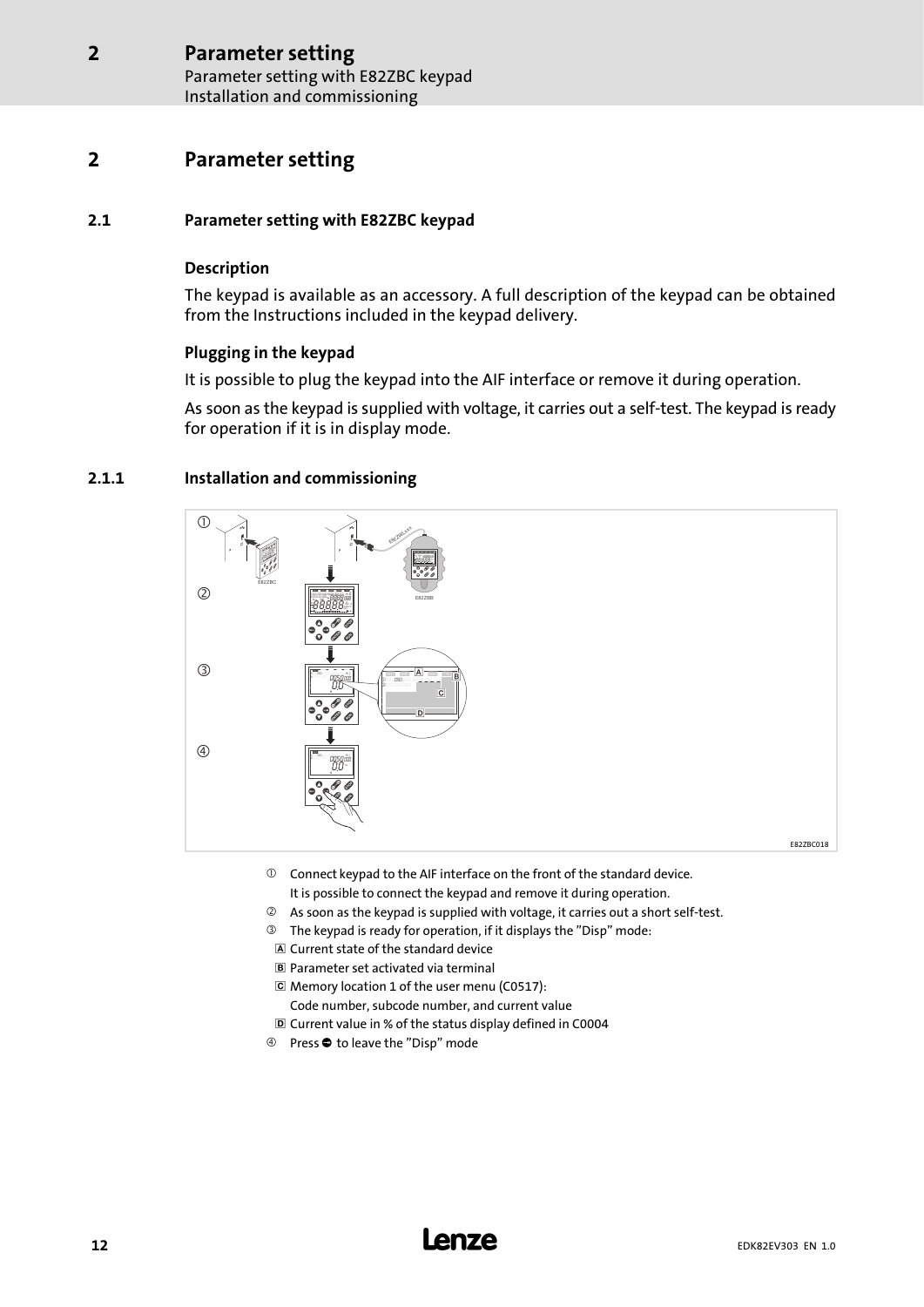### <span id="page-12-0"></span>2.1.2 Display elements and function keys



#### Displays

|                         | <b>Display</b>         | Meaning                                                                                                    | <b>Explanation</b>                                                                                                                           |  |  |  |
|-------------------------|------------------------|------------------------------------------------------------------------------------------------------------|----------------------------------------------------------------------------------------------------------------------------------------------|--|--|--|
| $\overline{\mathbf{A}}$ | <b>Status displays</b> |                                                                                                            |                                                                                                                                              |  |  |  |
|                         | RDY                    | Ready for operation                                                                                        |                                                                                                                                              |  |  |  |
|                         | IMP                    | Pulse inhibit active                                                                                       | Power outputs are inhibited                                                                                                                  |  |  |  |
|                         | Imax                   | Set current limit exceeded in motor or<br>generator mode                                                   | C0022 (in motor mode) or C0023 (in generator<br>mode)                                                                                        |  |  |  |
|                         | Warn                   | Warning active                                                                                             |                                                                                                                                              |  |  |  |
|                         | Trip                   | <b>Fault active</b>                                                                                        |                                                                                                                                              |  |  |  |
| $\boxed{B}$             | <b>Function bar 1</b>  |                                                                                                            |                                                                                                                                              |  |  |  |
|                         | Set                    | Setpoint selection via OO                                                                                  | Not possible if password protection is active (display<br>= "LOC")                                                                           |  |  |  |
|                         | Disp                   | Display function:<br>• Display user menu, memory location 1<br>(C0517/1)<br>• Display active parameter set | Active after every mains connection                                                                                                          |  |  |  |
|                         | Code                   | Select codes                                                                                               | Four-digit display of the active code F                                                                                                      |  |  |  |
|                         | SubCode                | Select subcodes                                                                                            | Three-digit display of the active subcode G                                                                                                  |  |  |  |
|                         | Para                   | Change parameter value of a code/subcode                                                                   | Five-digit display of the actual value H                                                                                                     |  |  |  |
|                         | H/L                    | Display values which have more than 5<br>digits                                                            |                                                                                                                                              |  |  |  |
|                         |                        | H:<br>higher-order digits                                                                                  | Display of "HI"                                                                                                                              |  |  |  |
|                         |                        | lower-order digits<br>Ŀ.                                                                                   | Display of "LO"                                                                                                                              |  |  |  |
| $\overline{c}$          | <b>Function bar 2</b>  |                                                                                                            |                                                                                                                                              |  |  |  |
|                         | PS                     | Select parameter set 1  4 for changing                                                                     | Display of e.g. PS $\mathcal{E}(\mathbb{E})$<br>• The parameter sets can only be activated via<br>digital signals (configuration with C0410) |  |  |  |
|                         | <b>Bus</b>             | Select node of the system bus (CAN)                                                                        | The selected node can be parameterised from the<br>current drive<br>$\implies$ = Function is active                                          |  |  |  |
|                         | Menu                   | Select menu                                                                                                | u SEr<br>List of the codes in the user menu (C0517)                                                                                          |  |  |  |
|                         |                        | The user menu is active after every mains<br>switching                                                     | <b>RLL</b><br>List of all codes                                                                                                              |  |  |  |
|                         |                        |                                                                                                            | FunCl<br>Only specific codes for bus function<br>modules, e.g. INTERBUS, PROFIBUS-DP,<br>LECOM-B,                                            |  |  |  |

[2](#page-11-0)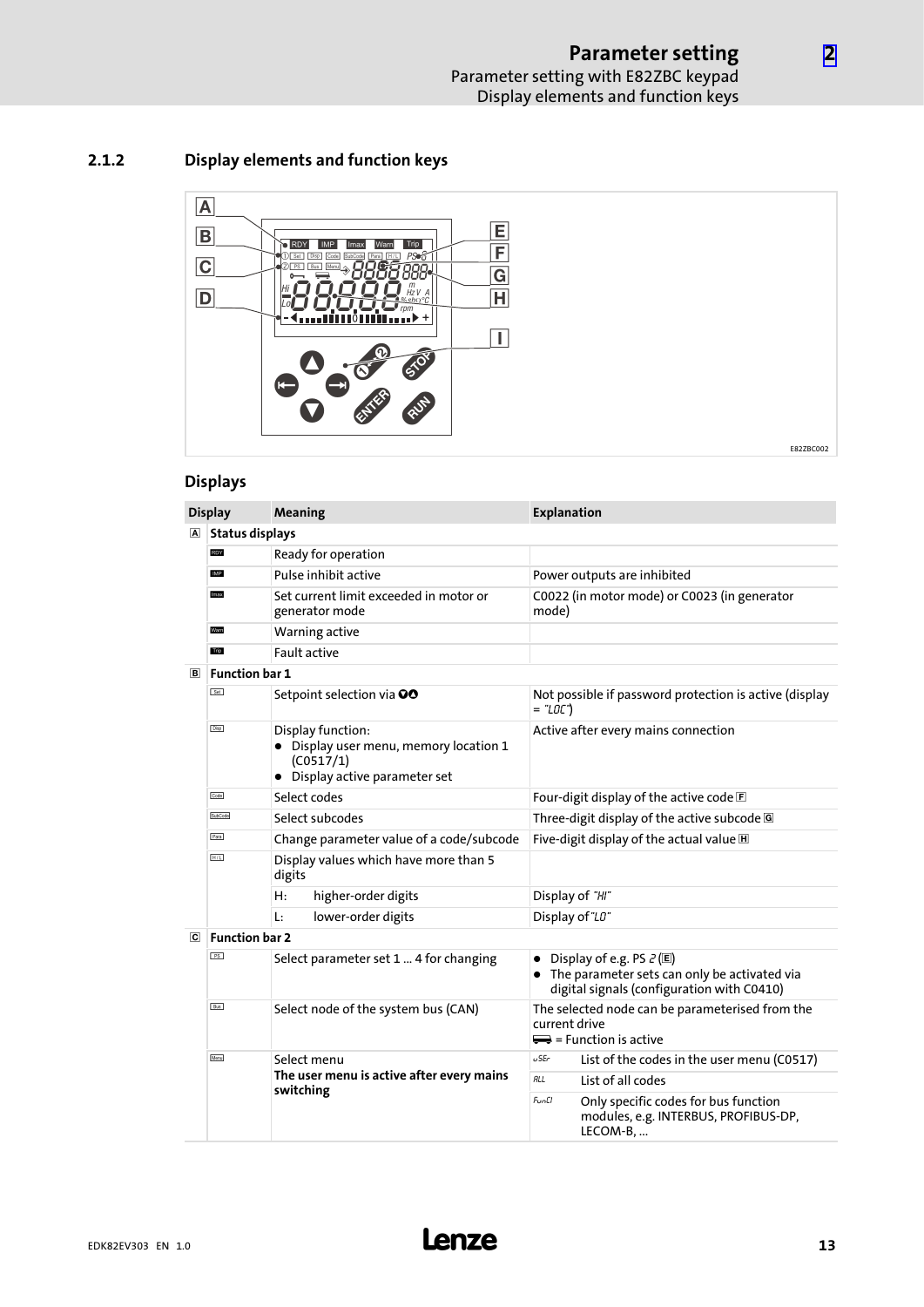### Parameter setting

[2](#page-11-0)

#### Parameter setting with E82ZBC keypad Display elements and function keys

|   | <b>Display</b>                                                                    | Meaning                                                              | <b>Explanation</b>                                                                    |  |  |  |
|---|-----------------------------------------------------------------------------------|----------------------------------------------------------------------|---------------------------------------------------------------------------------------|--|--|--|
| D | Bar graph display                                                                 |                                                                      |                                                                                       |  |  |  |
|   |                                                                                   | Value set in C0004 in %<br>(Lenze setting: Device utilisation C0056) | Display range: - 180 %  + 180 %<br>$(1 mark = 20 %$                                   |  |  |  |
| 旧 | Parameter set display                                                             |                                                                      |                                                                                       |  |  |  |
|   | In the Disp mode:<br>Display of the parameter set activated via<br>digital signal |                                                                      |                                                                                       |  |  |  |
|   |                                                                                   | Otherwise:<br>Display of the parameter set active for<br>changing    | Select the individual parameter sets in the $P\text{s}$ mode<br>in the function har 2 |  |  |  |
| E | Code number display                                                               |                                                                      |                                                                                       |  |  |  |
| G | Subcode number display                                                            |                                                                      |                                                                                       |  |  |  |
| 囸 | Display of parameter value or fault message                                       |                                                                      |                                                                                       |  |  |  |

#### Function keys

| Pos. Key |                      | <b>Function</b>                                                                            | <b>Explanation</b>                                                                              |  |  |
|----------|----------------------|--------------------------------------------------------------------------------------------|-------------------------------------------------------------------------------------------------|--|--|
| ◫        | <b>Function keys</b> |                                                                                            |                                                                                                 |  |  |
|          | <b>GUN</b>           | Enable controller                                                                          | For operation with a function module, the X3/28<br>terminal must be set to HIGH level.          |  |  |
|          | <b>STOP</b>          | Inhibit controller (CINH) or quick stop (QSP)                                              | Configuration in C0469; inactive if the standard<br>device is running in manual mode (C0410/17) |  |  |
|          | $0 - 2$              | Change between function bar $1 \leftrightarrow$ function<br>bar 2                          |                                                                                                 |  |  |
|          | 60                   | To the right/left in the active function bar                                               | The active function is framed.                                                                  |  |  |
|          | ٥Q                   | Increase/decrease value<br>Quick change: Keep the key pressed                              | Only blinking values can be changed.                                                            |  |  |
|          | <b>CATED</b>         | Store parameters if $\hat{\mathcal{F}}$ is blinking<br>Confirmation by 5TD-Ein the display |                                                                                                 |  |  |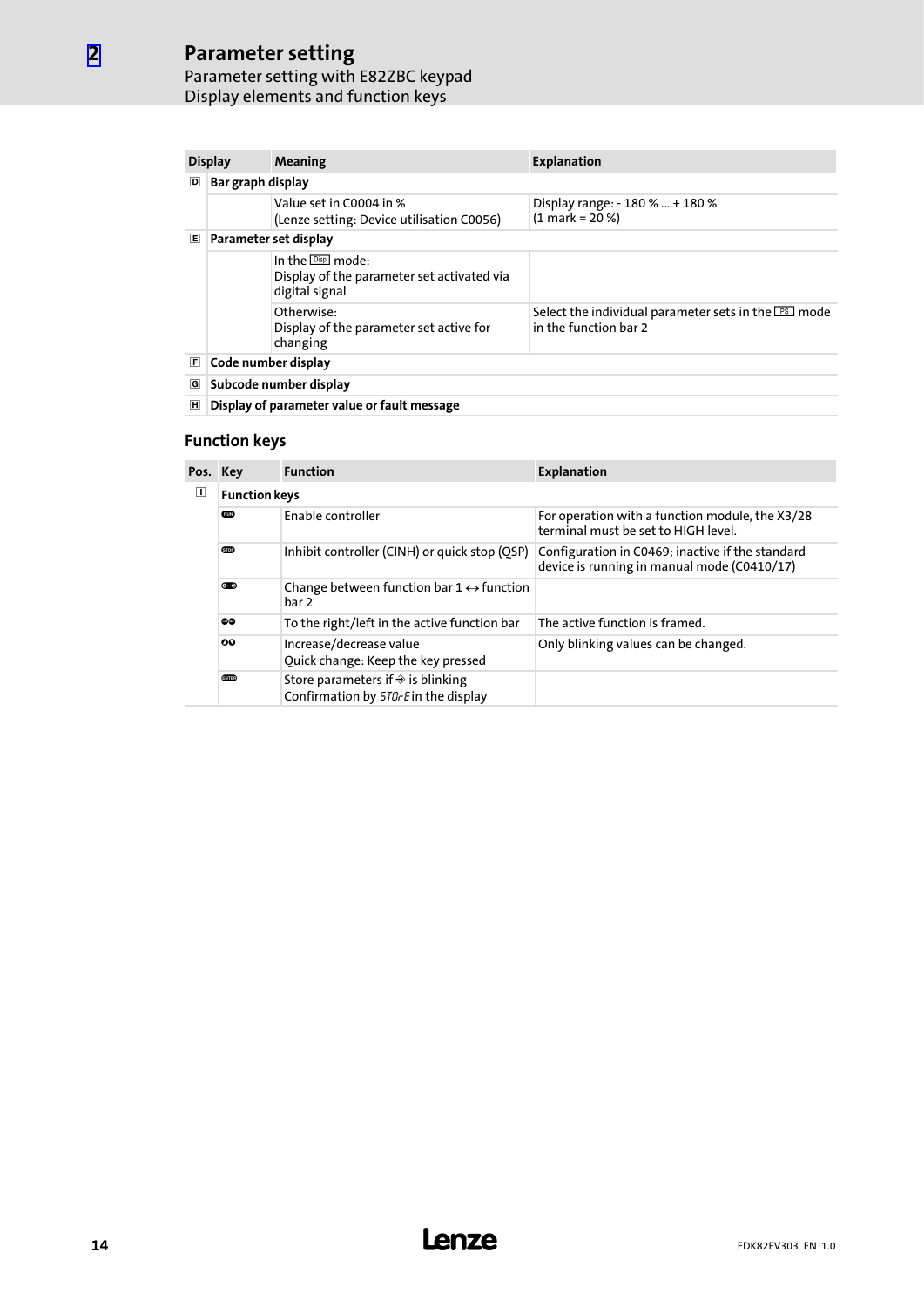#### <span id="page-14-0"></span>2.1.3 Changing and saving parameters

## $\begin{bmatrix} 1 \\ 1 \end{bmatrix}$  Note!

- $\blacktriangleright$  The  $\omega$ 5E<sub>c</sub> menu is active after mains switching. Change to the *RLL* menu to address all codes.
- $\triangleright$  With the keypad you can only change parameter values in the parameter sets.
- ► A parameter set can only be activated for operation by means of digital signals (configuration via C0410)!
- In the  $\overline{\text{Des}}$  function, the keypad shows the parameter set which is currently active during operation.

| <b>Step</b>    |                     | <b>Key</b><br>sequence | Result                  | <b>Action</b>                                                                                                                                |
|----------------|---------------------|------------------------|-------------------------|----------------------------------------------------------------------------------------------------------------------------------------------|
| $\mathbf{1}$ . | Connect keypad      |                        | <b>Disp</b><br>XX.XX Hz | The <b>Disp</b> function is active. The first code in the user<br>menu is displayed (C0517/1,<br>Lenze setting: $C0050 =$ output frequency). |
| 2.             | If required, change | $0 = 2$                | ❷                       | Change to function bar 2                                                                                                                     |
| 3.             | to the "ALL" menu   | ٥O                     | Menu                    |                                                                                                                                              |
| 4.             |                     | 90                     | RLL                     | Select "ALL" menu (list of all codes)                                                                                                        |
| 5.             |                     | $0 = 2$                | $\mathbf 0$             | Confirm selection and change to function bar 1                                                                                               |
| 6.             | Select parameter    | $0 = 2$                | ❷                       | Change to function bar 2                                                                                                                     |
| 7.             | set for change      | ٥O                     | PS                      |                                                                                                                                              |
| 8.             |                     | QΟ                     | 19                      | Select parameter set to be changed                                                                                                           |
| 9.             |                     | $0 = 0$                | $\mathbf 0$             | Confirm selection and change to function bar 1                                                                                               |
| 10.            | Inhibit controller  | <b>STOP</b>            | RDY MP                  | Only necessary if you change C0002, C0148, C0174,<br>and/or C0469                                                                            |
| 11.            | Set parameters      | 60                     | Code                    |                                                                                                                                              |
| 12.            |                     | QΟ                     | <b>XXXX</b>             | Select code                                                                                                                                  |
| 13.            |                     | ●                      | SubCode<br>OOI          | For codes without subcodes: automatic skip to Paral                                                                                          |
| 14.            |                     | QΟ                     | XXX                     | Select subcode                                                                                                                               |
| 15.            |                     | ◓                      | Para                    |                                                                                                                                              |
| 16.            |                     | 90                     | <b>XXXXX</b>            | Set parameter                                                                                                                                |
| 17.            |                     | enie)                  | <i><b>STOrE</b></i>     | Confirm entry if $\hat{\mathcal{F}}$ is blinking                                                                                             |
|                |                     | $\bullet$              |                         | Confirm entry if $\hat{\mathcal{F}}$ is not blinking; $\overline{\mathbf{w}}$ is inactive                                                    |
| 18.            |                     |                        |                         | Restart "loop" at 11. or 6. to set further parameters                                                                                        |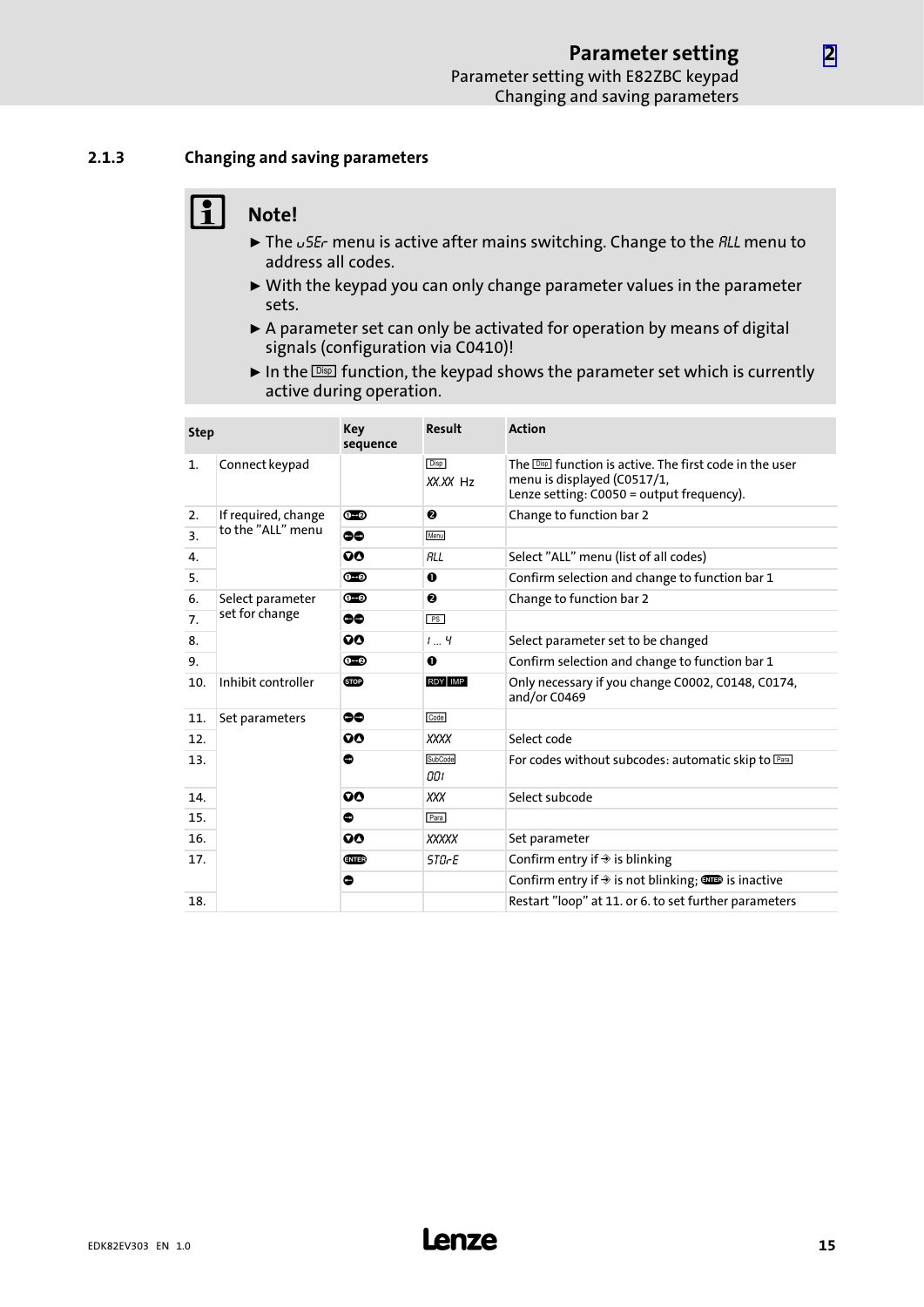#### <span id="page-15-0"></span>2.1.4 Menu structure

For easy operation, the codes are grouped into two menus:

- $\blacktriangleright$  The  $\upsilon$  SE<sub>c</sub> menu
	- is active after every mains switching or after connection of the keypad during operation.
	- contains all codes for a standard application with linear V/f characteristic control (Lenze setting).
	- can be modified as required under C0517.
- $\blacktriangleright$  The *RLL* menu
	- contains all codes.
	- shows a list of all codes in numerically ascending order.

#### The uSEr menu − the 10 most important drive parameters at a glance

After every mains switching, or after connection of the keypad during operation, the 10 codes that have been defined in code C0517 are immediately available.

In the Lenze setting, the  $\sqrt{5}E_r$  menu contains all codes required for starting up a standard application with linear V/f characteristic control: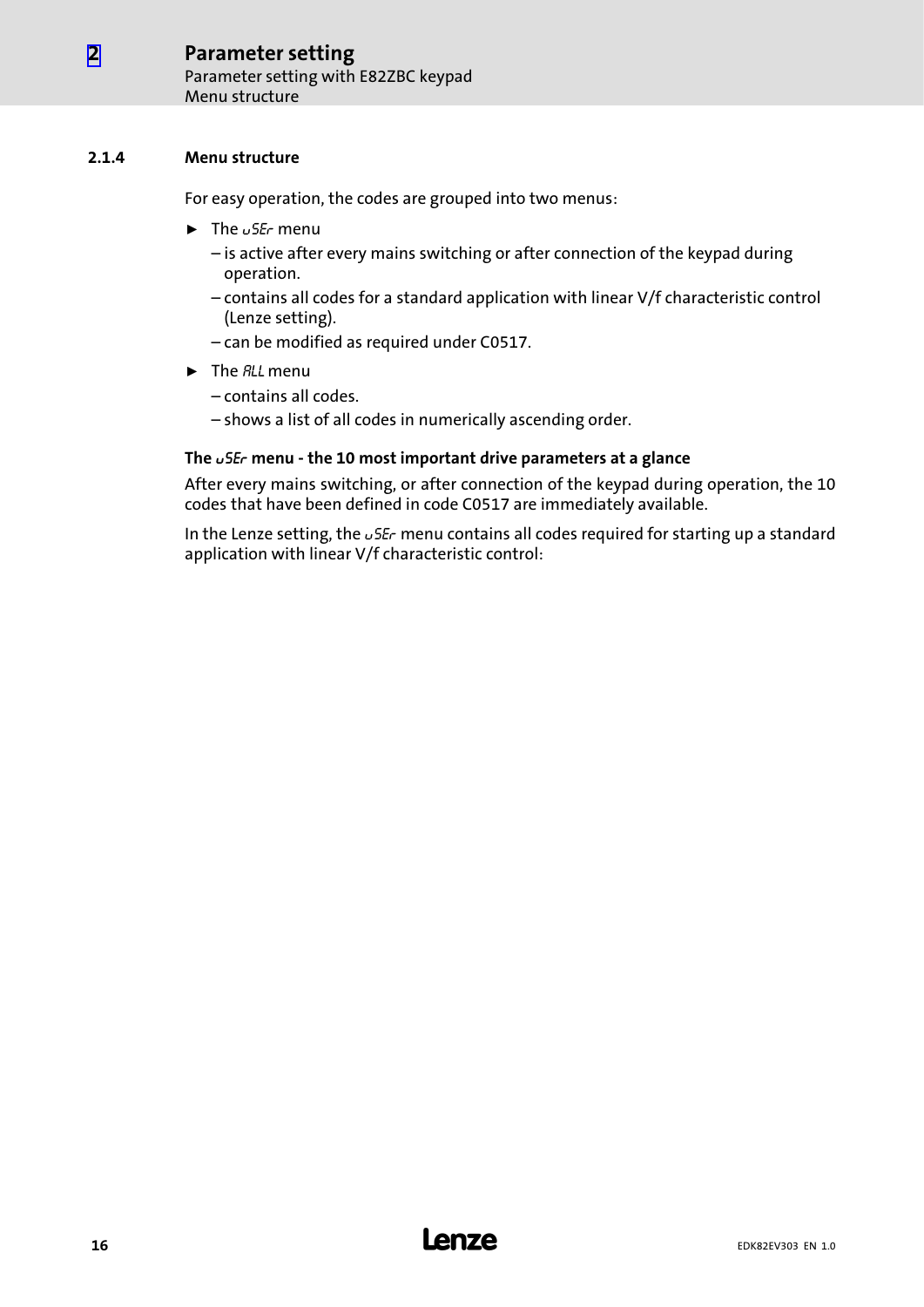| Code  | <b>Designation</b>                    | Lenze setting    |                                                                                                                  |                                           |                              |        |  |
|-------|---------------------------------------|------------------|------------------------------------------------------------------------------------------------------------------|-------------------------------------------|------------------------------|--------|--|
| C0050 | Output frequency                      |                  | Display: output frequency without slip compensation                                                              |                                           |                              |        |  |
| COO34 | Setpoint selection range              | $\mathbf 0$      | X3/8: 0  5 V / 0  10 V / 0  20 mA<br>Standard I/O                                                                |                                           |                              |        |  |
|       |                                       |                  | Application I/O                                                                                                  | X3/10:05V/010V<br>X3/2U: 0  5 V / 0  10 V |                              |        |  |
| C0007 | Fixed configuration of digital        | $\mathbf 0$      | F4                                                                                                               | E3                                        | E <sub>2</sub>               | E1     |  |
|       | inputs                                |                  | CW/CCW                                                                                                           | <b>DCB</b>                                | JOG2/3                       | JOG1/3 |  |
|       |                                       |                  | CW/CCW<br>rotation                                                                                               | DC injection<br>brake                     | Selection of fixed setpoints |        |  |
| C0010 | Minimum output frequency              | $0.00$ Hz        |                                                                                                                  |                                           |                              |        |  |
|       | C0011 Maximum output frequency        | 50.00 Hz         |                                                                                                                  |                                           |                              |        |  |
| C0012 | Acceleration time of main<br>setpoint | 5.00 s           |                                                                                                                  |                                           |                              |        |  |
| COO13 | Deceleration time main of<br>setpoint | 5.00 s           |                                                                                                                  |                                           |                              |        |  |
| COO15 | V/f rated frequency                   | 50.00 Hz         |                                                                                                                  |                                           |                              |        |  |
|       | C0016 $V_{min}$ boost                 | Device-dependent |                                                                                                                  |                                           |                              |        |  |
|       | C0002 Parameter set management        |                  | Re-establish delivery status; transfer parameter sets with the<br>keypad; save, load, or copy own basic settings |                                           |                              |        |  |

**1** Note!

#### Via C0002 "parameter set transfer/re−establishing of delivery status", you can transfer configurations from one drive controller to another by means of the keypad, or re−establish the delivery status by loading the Lenze setting (e. g. if you've lost track during parameterising).

Change between the menus  $\sigma$ SEr and ALL

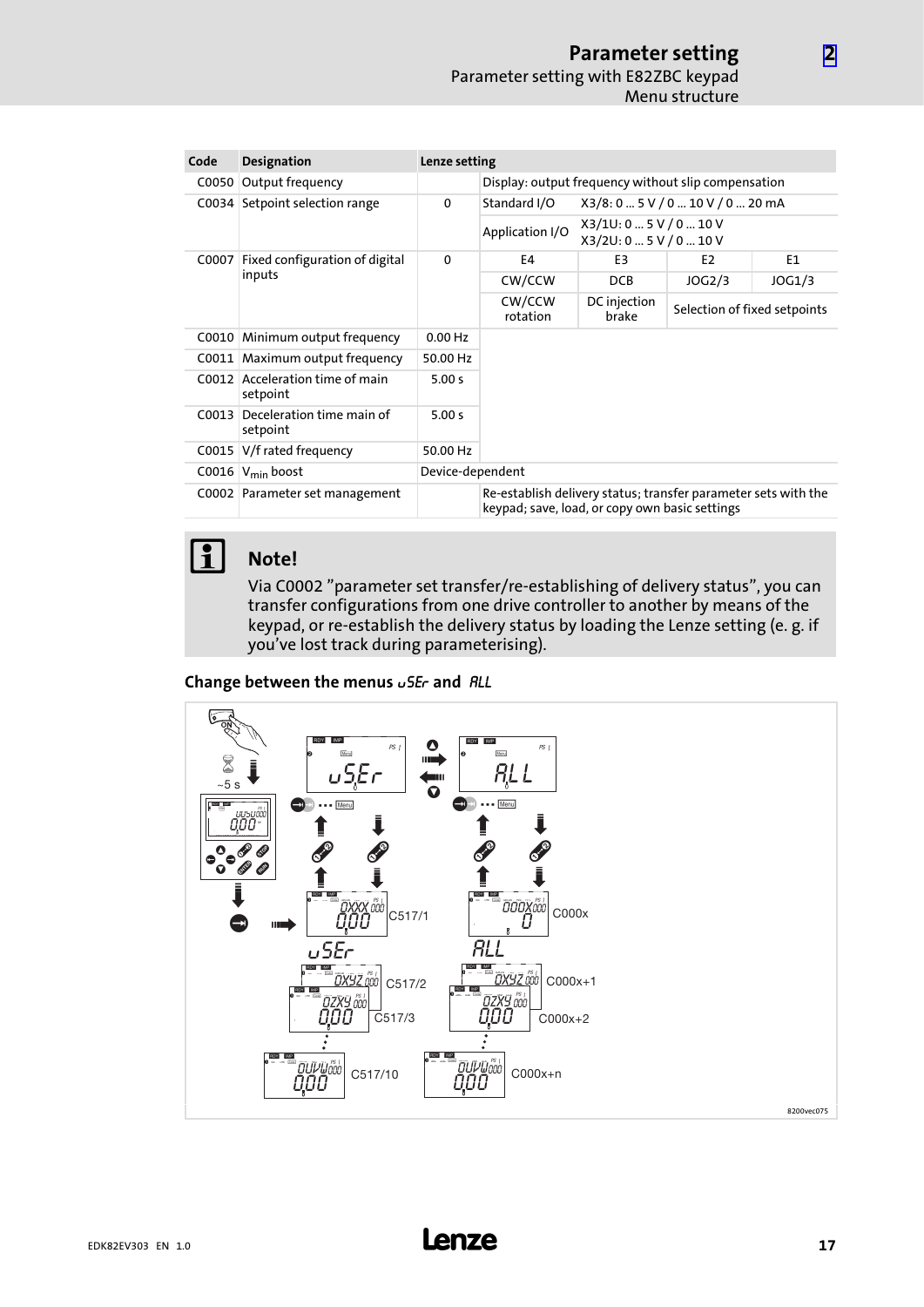### <span id="page-17-0"></span>3 Troubleshooting and fault elimination

### 3.1 Malfunction of the drive

| <b>Malfunction</b>                                                             | Cause                                                                                                                                                            | Remedy                                                                                 |
|--------------------------------------------------------------------------------|------------------------------------------------------------------------------------------------------------------------------------------------------------------|----------------------------------------------------------------------------------------|
| Motor does not rotate                                                          | DC-bus voltage too low<br>(red LED is blinking every 0.4 s;<br>keypad displays: LU)                                                                              | Check mains voltage                                                                    |
|                                                                                | Controller inhibited<br>(green LED is blinking, keypad displays: MD)                                                                                             | Deactivate controller inhibit, controller<br>inhibit can be set via several sources    |
|                                                                                | Automatic start inhibited (C0142 = 0 or 2)                                                                                                                       | LOW-HIGH edge at X3/28<br>If necessary, correct starting condition<br>(C0142)          |
|                                                                                | DC-injection braking (DCB) active                                                                                                                                | Deactivate DC injection brake                                                          |
|                                                                                | Mechanical motor brake is not released                                                                                                                           | Manual or electrical release of mechanical<br>motor brake                              |
|                                                                                | Quick stop (QSP) active (keypad displays: MP)                                                                                                                    | Deactivate quick stop                                                                  |
|                                                                                | Setpoint = $0$                                                                                                                                                   | Select setpoint                                                                        |
|                                                                                | JOG setpoint activated and JOG frequency = 0                                                                                                                     | Select JOG setpoint (C0037  C0039)                                                     |
|                                                                                | Active fault                                                                                                                                                     | Eliminate fault                                                                        |
|                                                                                | Incorrect parameter set active                                                                                                                                   | Change to correct parameter set via terminal                                           |
|                                                                                | Operating mode C0014 = -4-, -5- set, but no motor<br>parameter identification                                                                                    | Identify motor parameters (C0148)                                                      |
|                                                                                | Assignment of several functions excluding each other to<br>one signal source in C0410                                                                            | Correct configuration in C0410                                                         |
|                                                                                | Use of internal voltage source X3/20 for the function<br>modules Standard I/O, INTERBUS, PROFIBUS-DP, or<br>LECOM-B (RS485):<br>No jumper between X3/7 and X3/39 | Jumper terminals                                                                       |
| Motor does not rotate                                                          | Motor cable defective                                                                                                                                            | Check motor cable                                                                      |
| smoothly                                                                       | Maximum current set too low (C0022, C0023)                                                                                                                       | Adjust settings to the application                                                     |
|                                                                                | Motor is under- or overexcited                                                                                                                                   | Check parameter setting (C0015, C0016,<br>COO14)                                       |
|                                                                                | C0084, C0087, C0088, C0089, C0090, C0091 and/or<br>C0092 not adjusted to the motor data                                                                          | Adjust codes manually or identify motor<br>parameters (C0148); optimise vector control |
| Current consumption of                                                         | Setting of C0016 too high                                                                                                                                        | Correct setting                                                                        |
| motor too high                                                                 | Setting of C0015 too low                                                                                                                                         | Correct setting                                                                        |
|                                                                                | C0084, C0087, C0088, C0089, C0090, C0091 and/or<br>C0092 not adjusted to the motor data                                                                          | Adjust codes manually or identify motor<br>parameters (C0148); optimise vector control |
| Motor rotates, setpoints<br>are "0"                                            | With the <b>Set</b> function of the keypad a setpoint has been<br>selected                                                                                       | Set setpoint to "0" with C0140 = 0                                                     |
| Motor parameter<br>identification stops with                                   | Motor is too small in relation to the rated power of the<br>drive                                                                                                |                                                                                        |
| error LP1                                                                      | DC injection brake (DCB) active via terminal                                                                                                                     |                                                                                        |
| Unacceptable drive<br>response with vector<br>control                          | Various                                                                                                                                                          | Optimise vector control                                                                |
| Torque dip in the field<br>weakening range                                     | Various                                                                                                                                                          | Contact Lenze                                                                          |
| <b>Stalling of the motor</b><br>when operating in the<br>field weakening range |                                                                                                                                                                  |                                                                                        |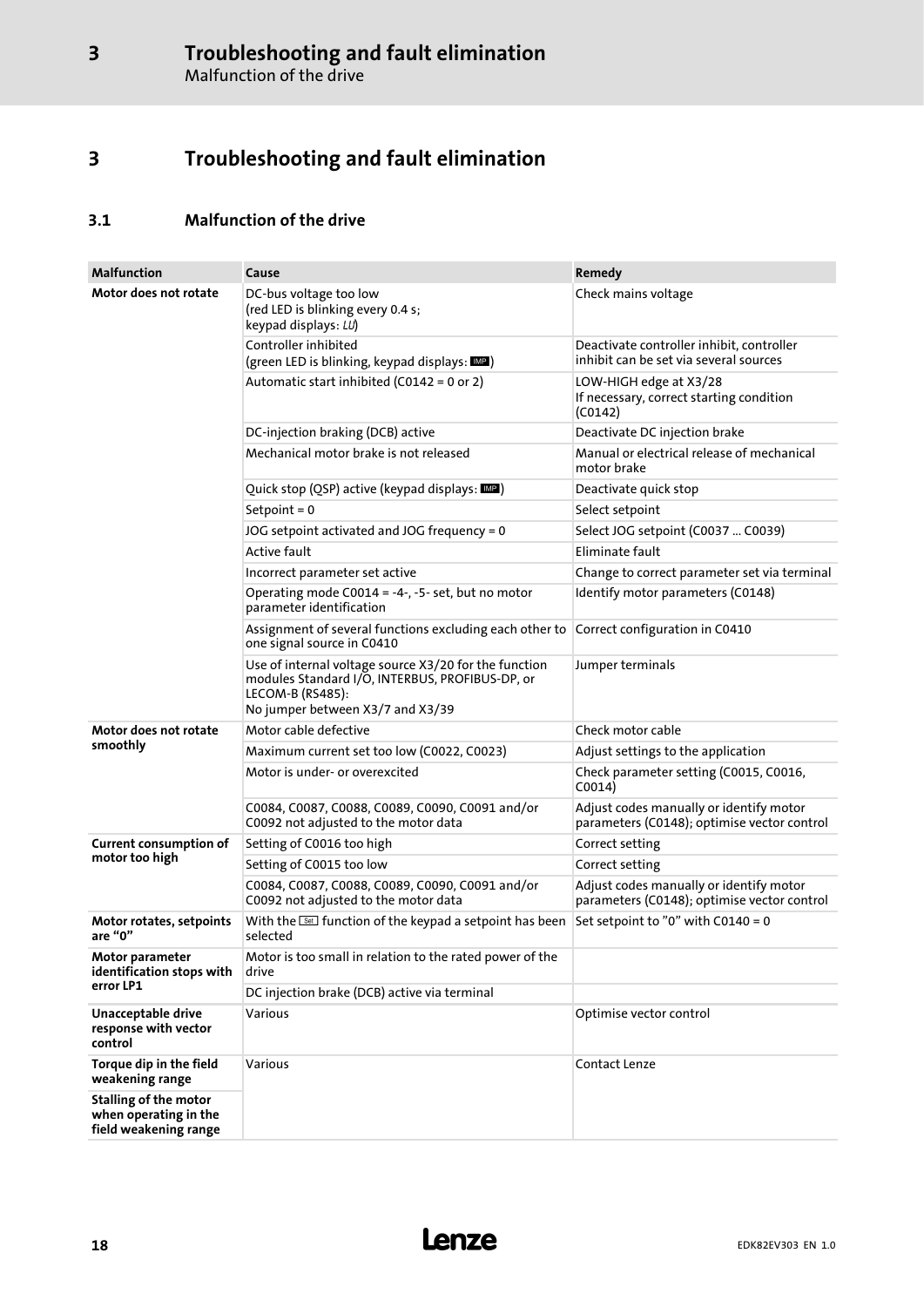#### <span id="page-18-0"></span>3.2 Troubleshooting

| LED red $\circledcirc$  | LED green 2             | <b>Operating status</b>                         |                                           |
|-------------------------|-------------------------|-------------------------------------------------|-------------------------------------------|
| Off                     | On                      | Drive controller enabled                        |                                           |
| On                      | On                      | Mains switched on and automatic start inhibited |                                           |
| Off                     | <b>Blinking slowly</b>  | Drive controller inhibited                      | 1ze-Str. 1                                |
| Off                     | <b>Blinking quickly</b> | Motor parameter identification                  | <b>ize</b><br>en<br>Aerzen                |
| <b>Blinking quickly</b> | Off                     | Undervoltage or overvoltage                     | rsion: 1A1F<br>r.-No: 1234                |
| <b>Blinking slowly</b>  | Off                     | Fault active, check in C0161                    | D/240V<br><b>LICTED <math>4D74</math></b> |



Reset the drive controller in this way if a fault occurs (TRIP reset):

- 1. Plug the keypad onto the AIF interface during operation.
- 2. Read and take down fault message on the keypad display.
- 3. Inhibit controller.
- 4. Disconnect controller from the mains.
- 5. Carry out a fault analysis and eliminate the faults.
- 6. Restart the controller.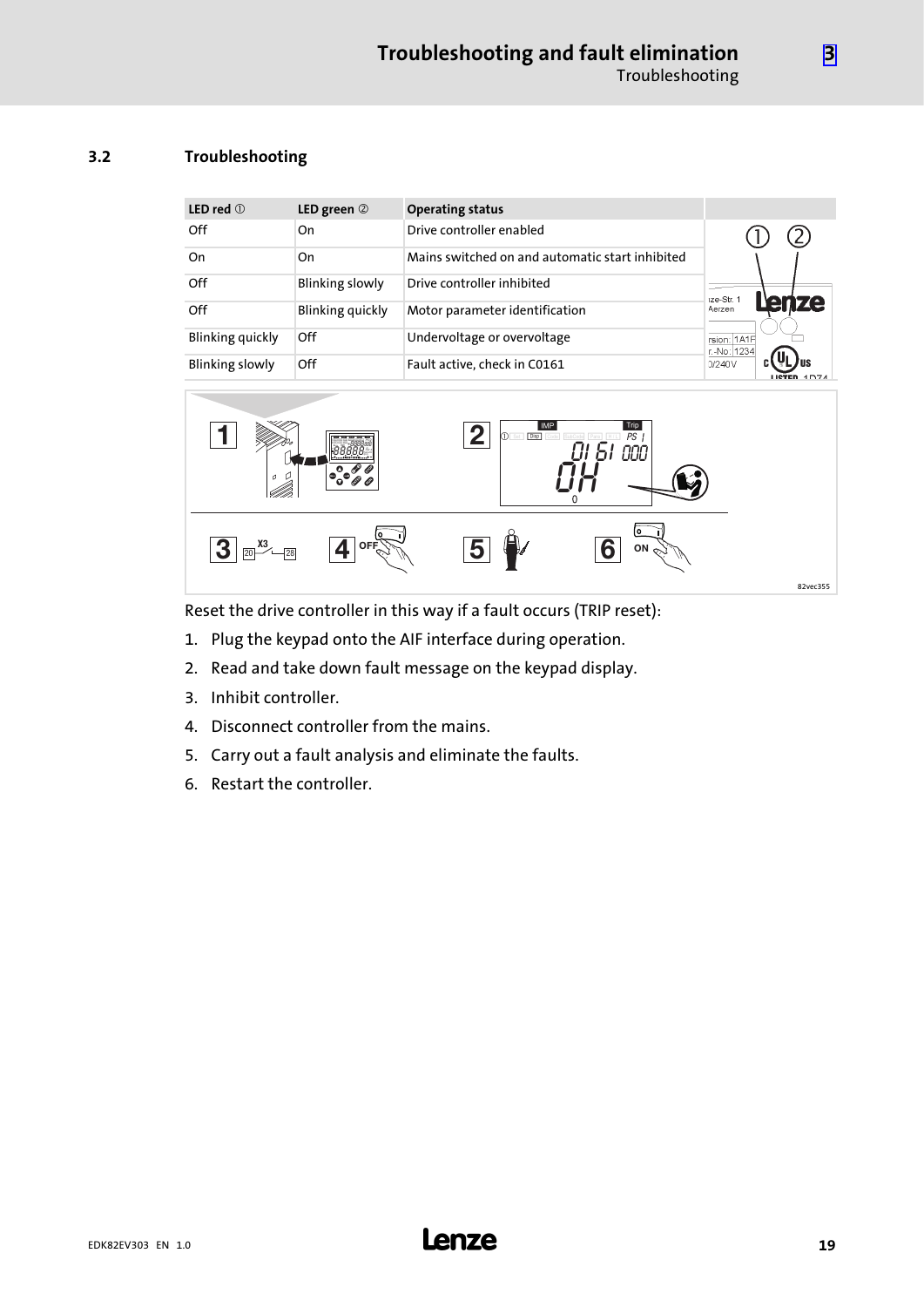#### <span id="page-19-0"></span>3.3 Fault messages on the keypad or in the parameter setting program Global Drive Control

| Keypad PC <sup>1)</sup> |    | Fault                                                                                                                 | Cause                                                                                                                                              | Remedy                                                                                                                                                                                       |
|-------------------------|----|-----------------------------------------------------------------------------------------------------------------------|----------------------------------------------------------------------------------------------------------------------------------------------------|----------------------------------------------------------------------------------------------------------------------------------------------------------------------------------------------|
| nOEr                    | 0  | No fault                                                                                                              |                                                                                                                                                    |                                                                                                                                                                                              |
| СG<br>Trip              | 71 | System failure                                                                                                        | Strong interference injections on the<br>control cables                                                                                            | Shield control cable                                                                                                                                                                         |
|                         |    |                                                                                                                       | Earth loops in the wiring                                                                                                                          |                                                                                                                                                                                              |
| СEО<br>Trip             | 61 | Communication error<br>on AIF<br>(configurable in C0126)                                                              | Faulty transmission of control<br>commands via AIF                                                                                                 | Insert the communication module properly<br>into the diagnosis terminal                                                                                                                      |
| ЕEI.<br>Trip            | 62 | Communication error<br>on CAN-IN1 with sync<br>control                                                                | CAN-IN1 object receives faulty data or<br>communication is interrupted                                                                             | • Check plug connection of bus<br>module $\Leftrightarrow$ FIF<br>Check sender<br>$\bullet$<br>Increase monitoring time in C0357/1, if<br>necessary                                          |
| CE2<br>Trip             | 63 | Communication error<br>on CAN-IN2                                                                                     | CAN-IN2 object receives faulty data or<br>communication is interrupted                                                                             | • Check plug connection of bus<br>module $\Leftrightarrow$ FIF<br>• Check sender<br>Increase monitoring time in C0357/2, if<br>$\bullet$<br>necessary                                        |
| ŒЗ<br>Trip              | 64 | Communication error<br>on CAN-IN1 with event<br>or time control                                                       | CAN-IN1 object receives faulty data or<br>communication is interrupted                                                                             | • Check plug connection of bus<br>module $\Leftrightarrow$ FIF<br>Check sender<br>• Increase monitoring time in C0357/3, if<br>necessary                                                     |
| ΕЕЧ<br>Trip             | 65 | <b>BUS-OFF</b><br>(many communication<br>errors occurred)                                                             | Controller has received too many faulty<br>telegrams via the system bus and has<br>been disconnected from the bus                                  | Check whether bus termination is<br>$\bullet$<br>available<br>• Check shield connection of the cables<br><b>Check PE connection</b><br>Check bus load, reduce the baud rate, if<br>necessary |
| CE5<br>Trip             | 66 | CAN time-out<br>(configurable in C0126)                                                                               | In case of remote parameterisation via<br>the system bus (C0370):<br>Slave does not respond.<br>Communication monitoring time has<br>been exceeded | Check wiring of the system bus<br>$\bullet$<br>• Check system bus configuration                                                                                                              |
|                         |    |                                                                                                                       | When operating with Application I/O:<br>Parameter set change-over has been<br>parameterised incorrectly                                            | In all parameter sets, the "change parameter<br>set" signal (C0410/13, C0410/14) must be<br>connected with the same source                                                                   |
|                         |    |                                                                                                                       | When operating with module on FIF:<br>Internal error                                                                                               | Contact Lenze                                                                                                                                                                                |
| CE6<br>Trip             | 67 | System bus (CAN)<br>function module on FIF<br>has the "Warning" or<br>"BUS-OFF" status<br>(configurable in C0126)     | CAN controller signals "Warning" or<br>"BUS-OFF" status                                                                                            | Check whether bus termination is<br>available<br>Check shield connection of the cables<br><b>Check PE connection</b><br>• Check bus load, reduce the baud rate, if<br>necessary              |
| CE7<br>Trip             | 68 | Communication error in<br>case of remote<br>parameterisation via<br>the system bus (C0370)<br>(configurable in C0126) | Node does not respond or is not<br>available                                                                                                       | Check whether bus termination is<br>$\bullet$<br>available<br>Check shield connection of the cables<br><b>Check PE connection</b><br>Check bus load, reduce the baud rate, if<br>necessary   |
|                         |    |                                                                                                                       | When operating with Application I/O:<br>Parameter set change-over has been<br>parameterised incorrectly                                            | In all parameter sets, the "change parameter<br>set" signal (C0410/13, C0410/14) must be<br>connected with the same source                                                                   |
| EEr<br>Trip             | 91 | External fault (TRIP-SET)                                                                                             | A digital signal assigned to the TRIP-SET<br>function is activated                                                                                 | Check external encoder                                                                                                                                                                       |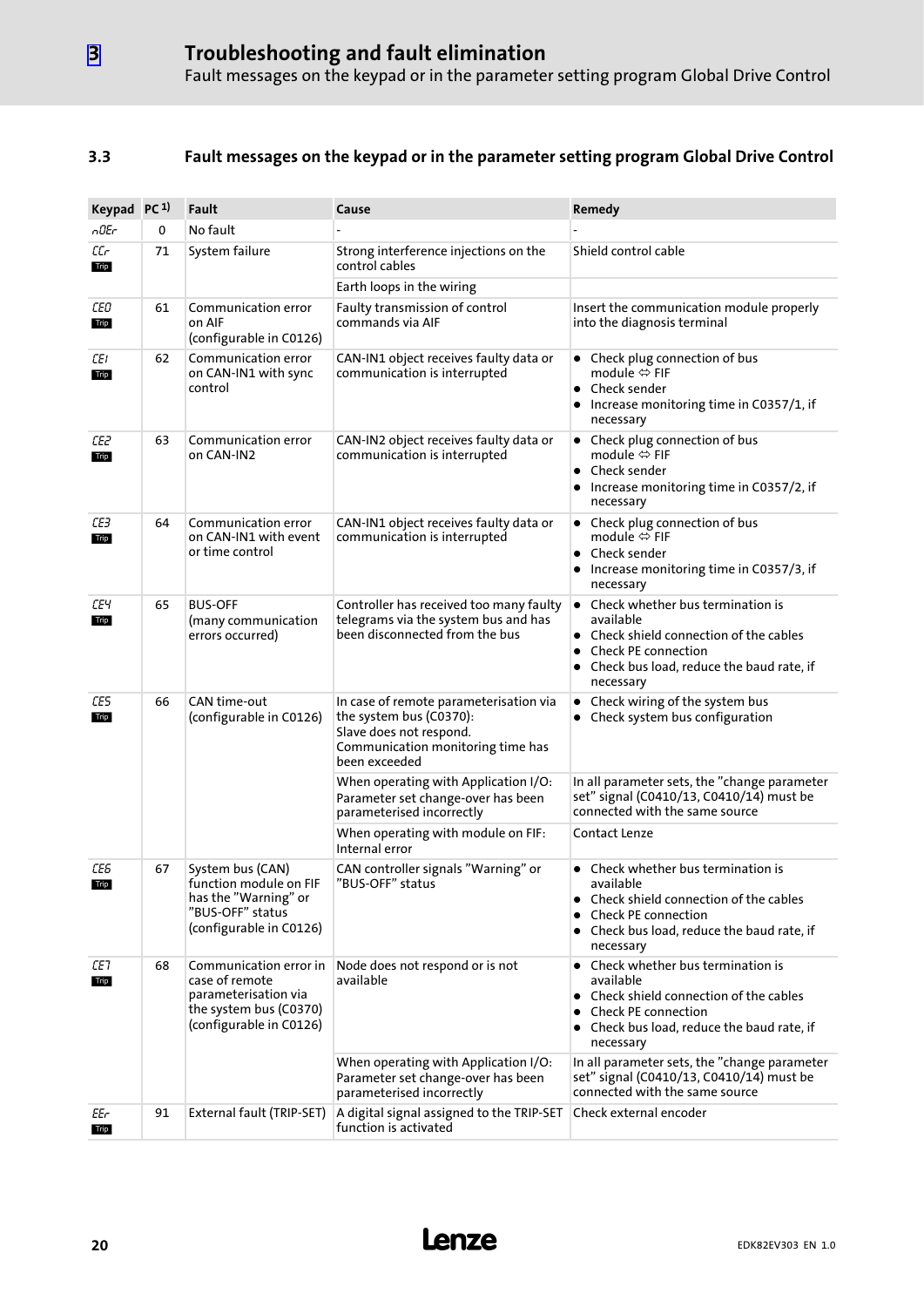### Troubleshooting and fault elimination

Fault messages on the keypad or in the parameter setting program Global Drive Control

| Keypad PC <sup>1)</sup> |                              | <b>Fault</b>                                                           | Cause                                                                          | Remedy                                                                                                                                           |
|-------------------------|------------------------------|------------------------------------------------------------------------|--------------------------------------------------------------------------------|--------------------------------------------------------------------------------------------------------------------------------------------------|
| Er PO<br>Er PI9<br>Trip |                              | Communication<br>interruption between<br>keypad and standard<br>device | Various                                                                        | <b>Contact Lenze</b>                                                                                                                             |
| Fflot<br>Trip           | 95                           | Fan failure<br>(only 8200 motec<br>3  7.5 kW)                          | Fan is defective                                                               | Replace fan                                                                                                                                      |
| Fflot                   | $\overline{\phantom{a}}$     | TRIP or warning<br>configurable in C0608                               | Fan is not connected                                                           | Connect fan<br>Check wiring                                                                                                                      |
| HOS<br>Trip             | 105                          | Internal fault                                                         |                                                                                | Contact Lenze                                                                                                                                    |
| ld I<br>Trip            | 140                          | Faulty parameter<br>identification                                     | Motor is not connected                                                         | Connect motor                                                                                                                                    |
| LPI<br>Trip             | 32                           | Error in motor phase<br>(Display when C0597 =<br>1)                    | • Failure of one/several motor<br>phase(s)<br>• Motor current too low          | Check motor supply cables<br>Check V <sub>min</sub> boost,<br>$\bullet$<br>Connect motor with a corresponding<br>power or adapt motor with C0599 |
| LPI                     | 182                          | Error in motor phase<br>(Display when C0597 =<br>2)                    |                                                                                |                                                                                                                                                  |
| LU                      | $\qquad \qquad \blacksquare$ | DC bus undervoltage                                                    | Mains voltage too low                                                          | Check mains voltage                                                                                                                              |
| IMP                     |                              |                                                                        | Voltage in DC-bus connection too low                                           | Check power supply module                                                                                                                        |
|                         |                              |                                                                        | 400 V controller is connected to 240 V<br>mains                                | Connect controller to correct mains voltage                                                                                                      |
| OCI<br>Trip             | 11                           | Short circuit                                                          | Short circuit                                                                  | • Search for cause of short circuit; check<br>motor cable<br>• Check brake resistor and cable to brake<br>resistor                               |
|                         |                              |                                                                        | Capacitive charging current of the<br>motor cable too high                     | Use shorter/low-capacitance motor cable                                                                                                          |
| OC2                     | 12                           | Earth fault                                                            | Earthed motor phase                                                            | Check motor; check motor cable                                                                                                                   |
| Trip                    |                              |                                                                        | Capacitive charging current of the<br>motor cable too high                     | Use shorter/low-capacitance motor cable                                                                                                          |
|                         |                              |                                                                        |                                                                                | Deactivate earth-fault detection for test<br>purposes                                                                                            |
| OСЗ<br>Trip             | 13                           | Controller overload<br>during acceleration or<br>short circuit         | Acceleration time set is too short<br>(C0012)                                  | • Increase acceleration time<br>• Check drive dimensioning                                                                                       |
|                         |                              |                                                                        | Defective motor cable                                                          | Check wiring                                                                                                                                     |
|                         |                              |                                                                        | Interturn fault in the motor                                                   | Check motor                                                                                                                                      |
| ОСЧ<br>Trip             | 14                           | Controller overload<br>during deceleration                             | Deceleration time set is too short<br>(C0013)                                  | Increase deceleration time<br>٠<br>Check dimensioning of the external brake<br>resistor                                                          |
| OC5<br>Trip             | 15                           | Controller overload<br>during steady-state<br>operation                | Frequent and too long overload                                                 | Check drive dimensioning                                                                                                                         |
| ОΕБ<br>Trip             | 16                           | Motor overload<br>(1 <sup>2</sup> x t overload)                        | Motor is thermally overloaded by e.g.                                          |                                                                                                                                                  |
|                         |                              |                                                                        | • impermissible continuous current                                             | • Check drive dimensioning                                                                                                                       |
|                         |                              |                                                                        | • frequent or too long acceleration<br>processes                               | • Check setting of C0120                                                                                                                         |
| OН<br>Trip              | 50                           | Heatsink temperature<br>$>+85 °C$                                      | Ambient temperature is too high                                                | Allow controller to cool and provide better<br>ventilation                                                                                       |
| OН                      | $\overline{a}$               | Heatsink temperature<br>> +80 °C                                       | Heatsink is very dirty                                                         | Clean heatsink                                                                                                                                   |
| Warn                    |                              |                                                                        | Impermissibly high currents or frequent<br>and too long acceleration processes | Check drive dimensioning<br>$\bullet$<br>• Check load, exchange tight, defective<br>bearings if necessary                                        |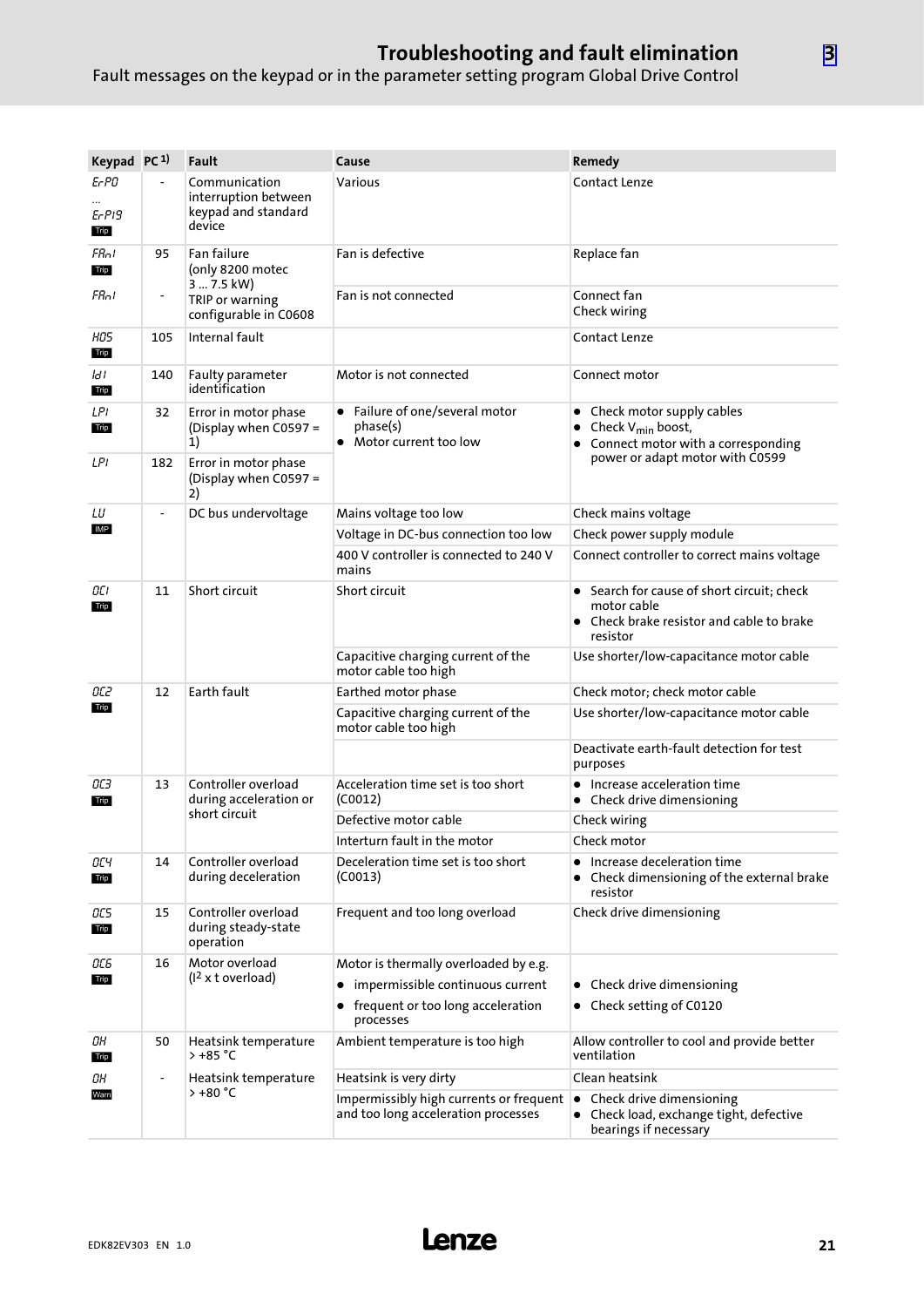### Troubleshooting and fault elimination

Fault messages on the keypad or in the parameter setting program Global Drive Control

| Keypad PC <sup>1)</sup> |               | Fault                                                       | Cause                                                                                                  | Remedy                                                                                                                                                                                           |  |
|-------------------------|---------------|-------------------------------------------------------------|--------------------------------------------------------------------------------------------------------|--------------------------------------------------------------------------------------------------------------------------------------------------------------------------------------------------|--|
| ОНЗ<br>Trip             | 53            | PTC monitoring (TRIP)<br>(Display when<br>$C0119 = 1$ or 4) | Motor too hot due to impermissibly<br>high currents or frequent and too long<br>acceleration processes | Check drive dimensioning                                                                                                                                                                         |  |
|                         |               |                                                             | No PTC connected                                                                                       | Connect PTC or switch off monitoring                                                                                                                                                             |  |
| ОНЧ<br>Trip             | 54            | Controller<br>overtemperature                               | Controller too hot inside                                                                              | • Reduce controller load<br>Improve cooling<br>$\bullet$<br>• Check fan in the controller                                                                                                        |  |
| OH51                    | 203           | PTC monitoring<br>(Display when<br>$C0119 = 2$ or 5)        | Motor too hot due to impermissibly<br>high currents or frequent and too long<br>acceleration processes | Check drive dimensioning                                                                                                                                                                         |  |
|                         |               |                                                             | No PTC connected                                                                                       | Connect PTC or switch off monitoring                                                                                                                                                             |  |
| OU<br>IMP               | $\frac{1}{2}$ | DC bus overvoltage<br>(Message or TRIP                      | Mains voltage too high                                                                                 | Check supply voltage                                                                                                                                                                             |  |
| OUL<br>Trip             | 22            | configurable in C0310)                                      | <b>Braking operation</b>                                                                               | Increase deceleration times<br>When operating with an external brake<br>resistor:<br>– Check dimensioning, connection and<br>supply cable of the brake resistor<br>- Increase deceleration times |  |
|                         |               |                                                             | Earth leakage on the motor side                                                                        | Check motor supply cable and motor for<br>earth fault (disconnect motor from the<br>inverter)                                                                                                    |  |
| Pr<br>Trip              | 75            | Faulty parameter<br>transfer with the<br>keypad             | All parameter sets are defective                                                                       | Before enabling the controller, repeat the<br>data transfer or load the Lenze setting                                                                                                            |  |
| Pri<br>Trip             | 72            | <b>Faulty PAR1 transfer</b><br>with keypad                  | Parameter set 1 is defective                                                                           |                                                                                                                                                                                                  |  |
| ሥ2<br>Trip              | 73            | <b>Faulty PAR2 transfer</b><br>with keypad                  | Parameter set 2 is defective                                                                           |                                                                                                                                                                                                  |  |
| Pr∃<br>Trip             | 77            | Faulty PAR3 transfer<br>with keypad                         | Parameter set 3 is defective                                                                           |                                                                                                                                                                                                  |  |
| РгЧ<br>Trip             | 78            | Faulty PAR4 transfer<br>with keypad                         | Parameter set 4 is defective                                                                           |                                                                                                                                                                                                  |  |
| Pr 5<br>Trip            | 79            | Internal fault                                              | <b>EEPROM</b> is defective                                                                             | <b>Contact Lenze</b>                                                                                                                                                                             |  |
| PT5<br>Trip             | 81            | Time error during<br>parameter set transfer                 | Data flow from keypad or PC<br>interrupted, e.g. because keypad was<br>disconnected during transfer    | Before enabling the controller, repeat the<br>data transfer or load the Lenze setting.                                                                                                           |  |
| r 5T<br>Trip            | 76            | Error during auto TRIP<br>reset                             | More than 8 error messages within<br>10 minutes                                                        | Depends on the error message                                                                                                                                                                     |  |
| 5d5<br>Trip             | 85            | Open circuit - analog<br>input 1                            | Current at analog input $\leq 4$ mA at<br>setpoint range 4  20 mA                                      | Close circuit at analog input                                                                                                                                                                    |  |
| 5d 1<br>Trip            | 87            | Open circuit - analog<br>input 2                            |                                                                                                        |                                                                                                                                                                                                  |  |

1) LECOM error number, display in Global Drive Control (GDC) parameter setting program

[3](#page-17-0)